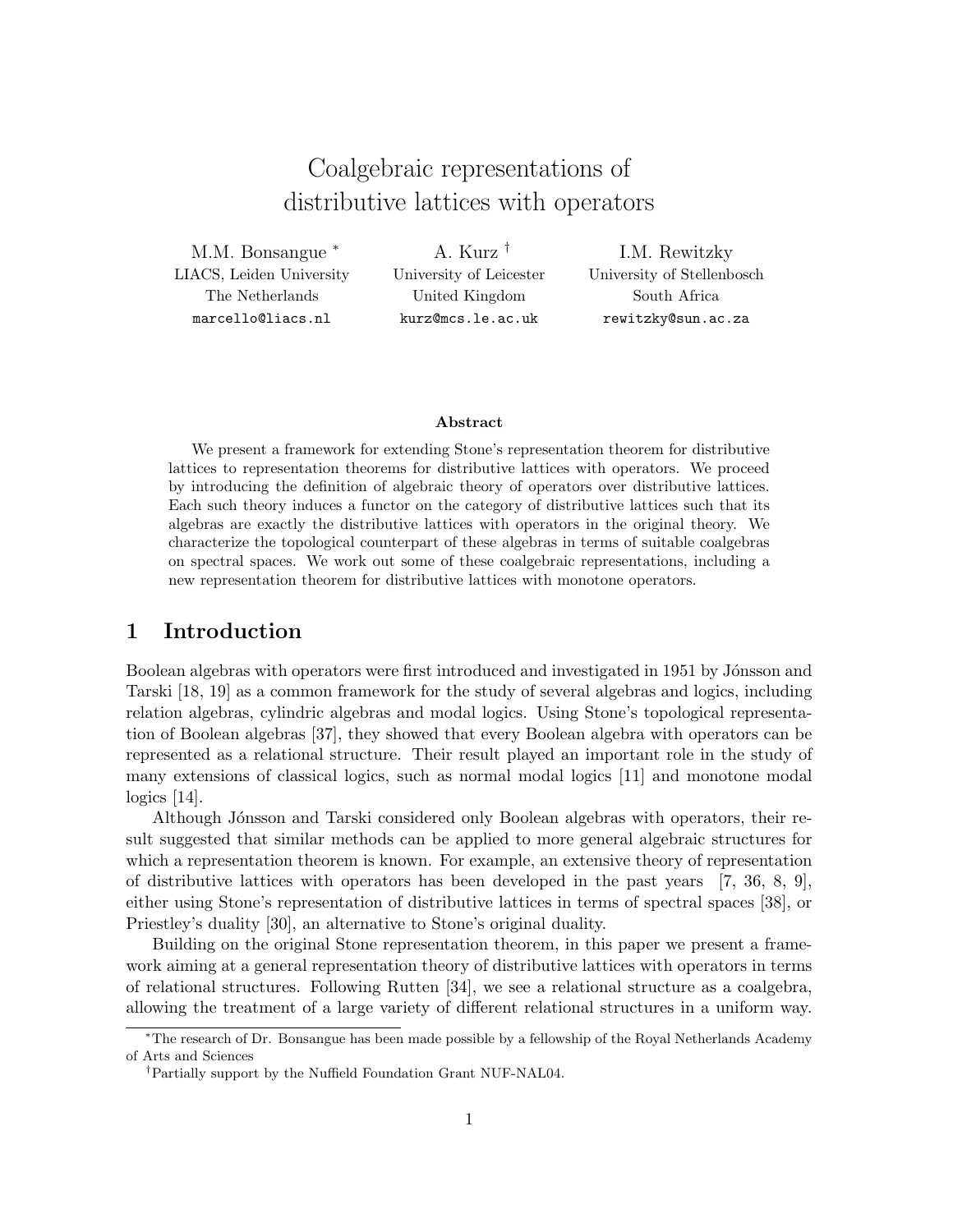Stone duality between distributive lattices and spectral spaces can be lifted to a duality between suitable coalgebras over spectral spaces and algebras over distributive lattices induced by algebraic theories of operators over distributive lattices.

Informally speaking, coalgebras encode operational meaning of systems in terms of the possible next-steps relation a system may engage in; whereas algebras over distributive lattices describes how to construct, up to logical equivalence, formulae for this next-step relations from an intuitionistic (i.e. negation free) logic. The usefulness of our framework stems from the fact that a lifting of Stone duality to a duality between coalgebras and algebras automatically gives rise to non-classical logics that are sound, complete, and expressive with respect to a suitable relational semantics [4].

Our approach greatly differs from most of the work on distributive lattices with operators we are aware of (e.g. [7, 36, 8, 22, 27, 9]), all based on canonical extensions of distributive lattices. Canonical extensions are a very useful technique for enriching topological spaces with relations, obtaining structures departing from classical constructors as studied in topology. Our framework can be casted in terms of classical works on topology, universal algebra and locale theory. For example we consider coalgebras arising from classical hyperspace constructors [24, 26], and theories of operators on distributive lattices inducing functors on distributive lattices that have been greatly studied in the context of domain theory and locales. This goes back to Johnstone [17] where a dual of the Vietoris hyperspace, called Vietoris locale, is described. Winskel [41] used additive and multiplicative operators to describe the Plotkin powerdomain [29], and Robinson [32] established the connection between the work in domain theory and that of Johnstone. Abramsky [1] extended these ideas to give logical descriptions of domains for a large number of other functors. Bonsangue [3] and Brink and Rewitzky [31] applied these ideas to the semantics of programming languages.

We argue that the category of topological spaces in general, and spectral spaces in particular, forms an interesting base category for coalgebras. In fact, most of the work with the aim of giving semantics to coalgebraic logics (as e.g.[33, 15, 25]) can be casted in terms of so-called predicate liftings, as in Pattinson  $[28]$ <sup>1</sup>. In  $[21]$  it was shown that any modal logic given by predicate liftings in the sense of [28] can be described by a functor on Boolean algebras, or, equivalently, by a category of Boolean algebras with operators. In [5] this was generalised to other algebraic categories including distributive lattices.

We proceed as follows. In Section 2 we recall Stone's representation theorem for distributive lattices, and, in Section 3, some basic notions from universal algebra and coalgebra. In Section 4 we introduce a definition of algebraic theory of operators over distributive lattices in a such way that it induces a canonical functor on distributive lattices. As in [5], algebras over the induced functors are exactly algebras of the original theories of distributive lattices with operators. Using Stone duality, we relate these algebras with coalgebras generated by a suitable functor over spectral spaces. This abstract framework is then applied to theories of additive and multiplicative operators. In Section 5 we extend the approach of [5] from sets to posets, that is, we move to ordered algebras to consider theories of monotone operators over distributive lattices, and give a new representation of distributive lattices with monotone operators in terms of the double hyperspace, obtained by composing (in either order [20]) the upper and lower hyperspace constructions, as extensively studied in [40].

<sup>&</sup>lt;sup>1</sup>Given  $T:Set \to Set$ , a predicate lifting is a natural transformation  $\lambda_X: 2^X \to 2^{TX}$ , which lifts predicates over X to predicates over  $TX$  (2 is here the contravariant powerset functor). The import of predicate liftings  $\lambda$  stems from the fact that they give semantics to modal operators  $\Box_{\lambda}$  in a canonical way: Given a T-coalgebra  $(X, \xi)$  and a predicate  $A \subseteq X$ ,  $\Box_{\lambda}A$  is defined as  $\Box_{\lambda}A = \xi^{-1}(\lambda_X(A)).$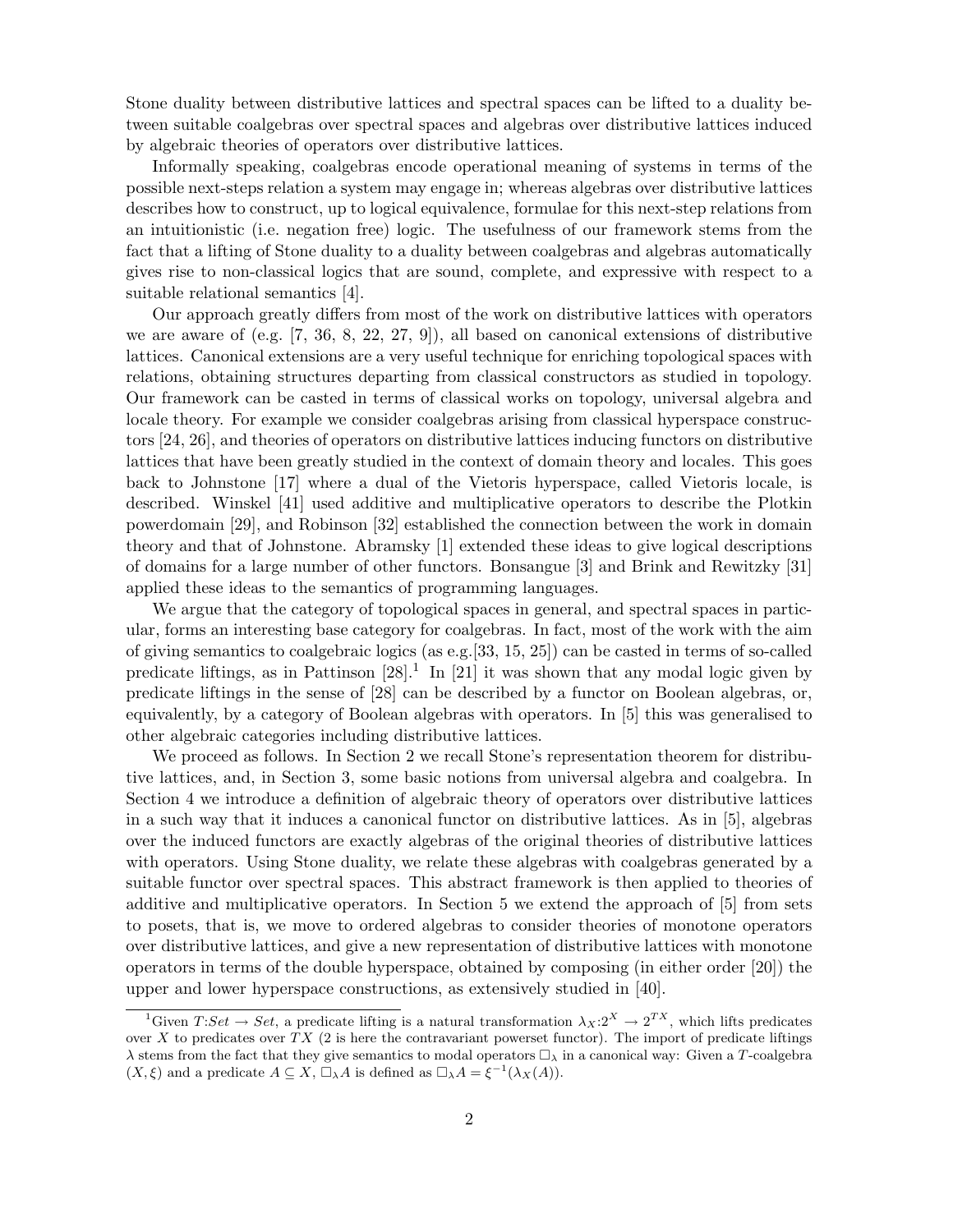Acknowledgments We would like to thank the anonymous referee and Hans-Peter Kunzi for the useful comments and remarks.

# 2 Stone duality for distributive lattices

A *distributive lattice*  $D$  is a partial order that has join and meets for arbitrary finite subsets, and it satisfies the distributive law

$$
a \wedge (b \vee c) = (a \wedge b) \vee (a \wedge c)
$$

We denote by  $\top$  the empty meet, and by  $\bot$  the empty join. For example, the two-element partial order 2 with  $\perp$  < ⊤ is a distributive lattice. Distributive lattices with functions preserving both finite joins and finite meets form a category called DLat.

In what follows we will often refer to Stone's representation theorem for distributive lattice [38]. We mention below the main ingredients of Stone's result. The *points* of a distributive lattice D are defined by the set  $\mathcal{S}(D)$  of morphisms  $f:D\to 2$  in DLat. This set of points can be equipped with a topology with basic opens defined, for every  $x \in D$ , by

$$
\triangle(x) = \{ f : D \to 2 \mid f(x) = \top \}
$$

In particular, the distributive lattice 2 has one single point, the identity morphism  $id_2:2\to 2$ , and two basic opens, namely  $\Delta(\perp) = \emptyset$  and  $\Delta(\top) = \{id_2\}.$ 

**Definition 2.1** A topological space X is spectral if it is sober and its compact opens form a basis for X and are closed under finite intersections. If, moreover, the compact opens are closed under complement, then X is said to be a Stone space.

For every distributive lattice D, the topological space  $\mathcal{S}(D)$  is spectral. Spectral spaces can be organized into a category Spec by taking as morphisms all continuous maps with inverse preserving compact opens. Examples of spectral spaces are Scott domains taken with the Scott topology [29].

Our interest in spectral spaces is justified by the following observation. Since finite unions of compact opens are again compact, it follows that if X is a spectral space then the set  $\mathcal{K}(X)$ of its compact opens is a distributive lattice. Moreover, if  $f: X \to Y$  is a morphism between the spectral spaces  $X$  and  $Y$  then

$$
\mathcal{K}(f) = f^{-1} \colon \mathcal{K}(Y) \to \mathcal{K}(X)
$$

is well-defined and preserves finite meets and finite joins of the distributive lattice  $\mathcal{K}(Y)$ . Thus we have a functor  $\mathcal{K}: \mathsf{Spec} \to \mathsf{DLat}^{op}.$ 

**Lemma 2.2** The assignment  $D \rightarrow S(D)$  for each distributive lattice D can be extended to a functor from  $\text{DLat}^{op}$  to Spec which is the right adjoint of K.

For a spectral space X, the unit  $\eta_X: X \to \mathcal{S}(\mathcal{K}(X))$  of the above adjunction, given by the assignments

 $x \mapsto p_x:\mathcal{K}(X) \to 2$  where  $p_x(o) = \top \iff x \in o$  for  $o \in \mathcal{K}(X)$ ,

is an isomorphism. The same holds also for the co-unit  $\Delta(-)$ :  $D \to \mathcal{K}(\mathcal{S}(D))$ . This result, originally due to M. Stone [38], can be viewed as a generalization of his famous representation theorem for Boolean algebras [37].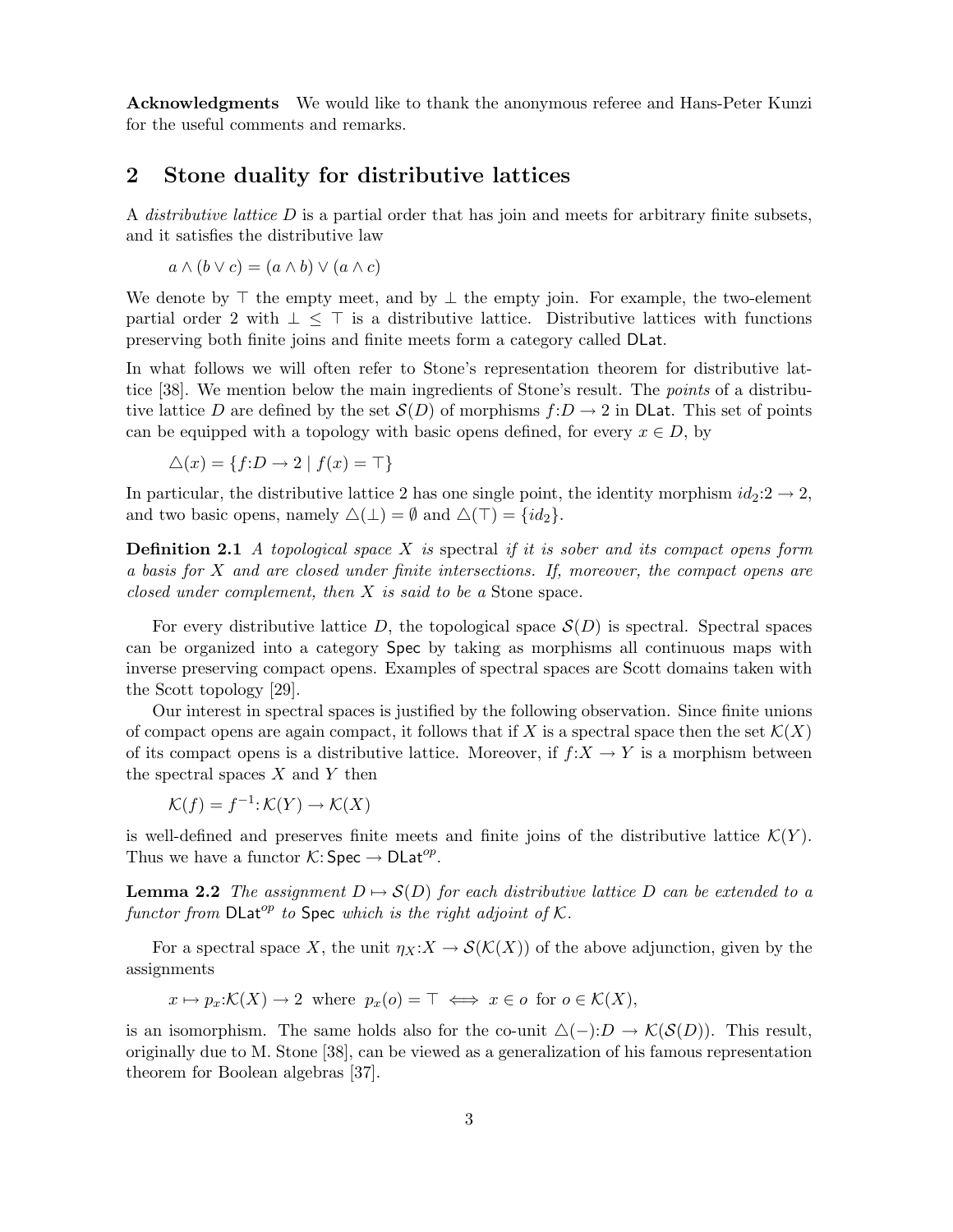**Theorem 2.3** The functors S and K establish a dual equivalence between the categories DLat and Spec:

$$
\text{Spec} \, \overline{\text{S}} \, \text{DLat} \tag{1}
$$

In other words, every distributive lattice D is isomorphic in DLat to  $\mathcal{K}(\mathcal{S}(D))$  via  $\triangle$ , and every spectral space X is isomorphic in Spec to  $\mathcal{S}(\mathcal{K}(X))$  via  $\eta_X$ . By definition of  $\Delta(D)$  we have the following corollary.

**Corollary 2.4** For each distributive lattice D and  $d_1, d_2 \in D$ , if  $d_1 \nleq d_2$  then there exists a morphism  $f: D \to 2$  such  $f(d_1) = \top$  but  $f(d_2) = \bot$ .

# 3 Algebras and coalgebras

An algebraic theory  $\mathbb{T} = (\Sigma, E)$  consists of a set  $\Sigma$  of function symbols  $\sigma$ , each with an associated arity  $n_{\sigma}$ , and a set E of equations consisting of pairs  $(e_l, e_r)$ , where  $e_l$  and  $e_r$  are expressions formed from a set of variables V by applying the given function symbols.

A T-algebra is a set A together with a corresponding function  $\sigma_A: A^{n_{\sigma}} \to A$  for each function symbol  $\sigma \in \Sigma$ , such that, independently of the way we substitute elements of A for the variables, each equation in  $E$  holds in  $A$  as an identity. A homomorphism between two T-algebras A and B is a function  $f: A \to B$  such that  $\sigma_B \circ f^{n_{\sigma}} = f \circ \sigma_A$  for each function symbol  $\sigma \in \Sigma$ . The category of T-algebras is denoted by  $\mathsf{Alg}(\mathbb{T})$ .

Given a functor F on a category A, an F-algebra (denoted by  $(A, \alpha)$  or simply  $\alpha$ ) is a morphism  $\alpha:FA \to A$  in A. A morphism  $f:\alpha \to \alpha'$  between two F-algebras is a morphism  $f:A \to A'$  in A such that  $f \circ \alpha = \alpha' \circ Ff$ . The category of F-algebras is denoted by  $\mathsf{Alg}(F)$ . Dually, given a functor T on a category X, a T-coalgebra (denoted by  $(X, \xi)$  or just  $\xi$ ) is a morphism  $\xi: X \to TX$  in X. A morphism  $f: \xi \to \xi'$  between two T-coalgebras is a morphism  $f:X \to X'$  in X such that  $Tf \circ \xi = \xi' \circ f$ . The category of T-coalgebras is denoted by  $Coalg(T)$ .

A category A, or more precisely, a functor  $U:\mathsf{A} \to \mathsf{Set}$  is monadic if A is (isomorphic to) a category Alg(T) of T-algebras over an algebraic theory  $\mathbb{T} = (\Sigma, E)$  and, moreover, U has left adjoint. The latter condition implies that a monadic category has free algebras. For example, the category of distributive lattices DLat is monadic [16]. Indeed DLat  $\cong$  Alg(D), where  $\mathbb{D} = (\Sigma_{\mathbb{D}}, E_{\mathbb{D}})$  is the algebraic theory of distributive lattices with a signature  $\Sigma_{\mathbb{D}}$  consisting of two function symbols of arity 0 (namely ⊤ and ⊥) and two binary function symbols (namely ∧ and ∨). The set of equations  $E_{\mathbb{D}}$  is as expected. Because the forgetful functor  $U:$ DLat  $\rightarrow$  Set is monadic, it has a left adjoint denoted by  $F$  throughout. Hence  $FX$  is the free distributive lattice over X and  $UFX$  is the set of equivalence classes of  $\Sigma_{\mathbb{D}}$ -terms over X modulo the equations  $E_{\mathbb{D}}$ .

We conclude by recalling a useful technique to describe objects of monadic categories (for more see [39]). Let  $U:\mathsf{A} \to \mathsf{Set}$ , be a monadic functor with left adjoint F. A presentation  $A\langle G | R \rangle$  of an object of A consists of a set of *generators* G and a set of *relations*  $R \subseteq$  $UFG \times UFG$ . A morphism  $f:FG \to A$  in A satisfies the relations R if  $(t, s) \in R$  implies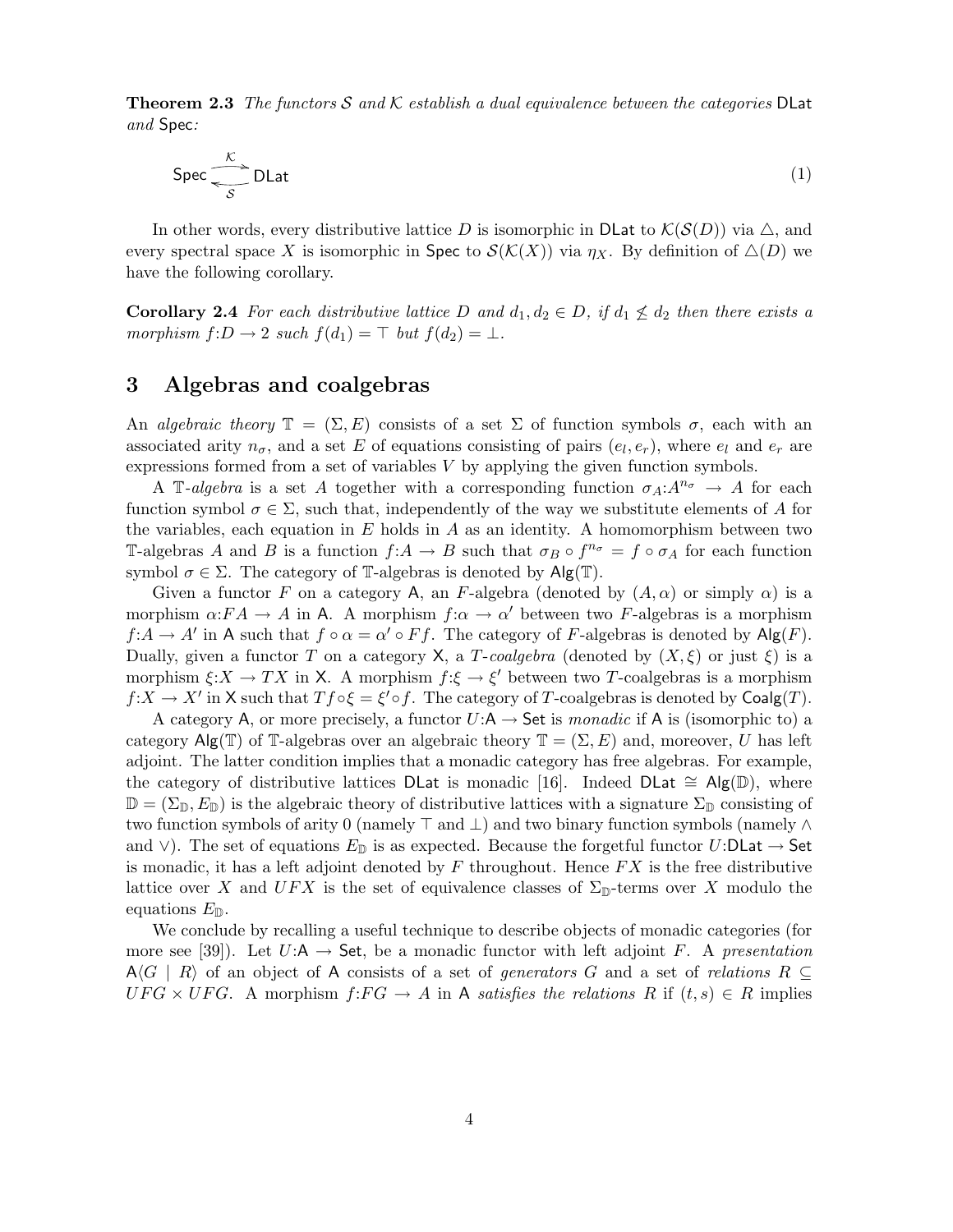$Uf(t) = Uf(s)$ . An object A is presented by  $A\langle G | R \rangle$  if

$$
FG
$$
\n
$$
A
$$
\n
$$
A - \frac{f}{f^+} > A'
$$

- A comes with an insertion of generators  $i_A:FG \to A$  satisfying the relations R,
- for all  $A' \in A$  and all  $f: FG \to A'$  satisfying the relations R there is a unique  $f^{\dagger}: A \to A'$ with  $f^+ \circ \iota_A = f$ .

For example, each distributive lattice  $D$  can be presented in  $D$ Lat by taking as generators the set  $\{\tilde{d} \mid d \in D\}$  and as relations the set containing the pairs  $(\hat{\top}, \top)$ ,  $(\hat{\bot}, \bot)$ , and  $((\widehat{d_1 \wedge d_2}), \widehat{d_1} \wedge \widehat{d_2}), (\widehat{d_1 \vee d_2}, \widehat{d_1} \vee \widehat{d_2})$  for all  $d_1, d_2 \in D$ .

The next proposition shows that also the converse holds.

**Proposition 3.1** Every presentation  $A\langle G | R \rangle$  presents an object in A.

**Proof:** The proof relies on the fact that A, as a category monadic over Set, has coequalizers [23]. The object presented by  $A\langle G | R \rangle$  is given by the coequalizer

$$
FR \frac{\pi_1^{\sharp}}{\pi_2^{\sharp}} FG \xrightarrow{\imath_A} A.
$$

where  $\pi_1^{\sharp}$  $\frac{1}{1}, \pi_2^{\sharp}$  $\frac{1}{2}$  come from the projections  $\pi_1, \pi_2: R \to UFG$ . □

# 4 Distributive lattices with operators

The algebraic theory  $\mathbb{D} = (\Sigma_{\mathbb{D}}, E_{\mathbb{D}})$  of distributive lattices can be extended with signature  $\Omega_{\mathbb{D}}$ for operators over distributive lattices and a set of identities  $I_0$  relating the new operators  $\omega \in \Omega_{\mathbb{Q}}$  with the function symbols of the theory of distributive lattices. The corresponding algebras are called *distributive lattice with operators*. In what follows we formally define an algebraic theory for operators over distributive lattices, and introduce a framework relating the category of algebras over the extended theory with a category of coalgebras over spectral spaces.

Definition 4.1 ([5]) Let U be the forgetful functor from DLat to Set with left adjoint F. A theory O of operators over distributive lattices consists of

- 1. a signature  $\Omega$  of operations  $\omega \in \Omega$  with arities  $n_{\omega}$  which gives rise to a functor  $G_{\Omega}$ :Set  $\rightarrow$ Set,  $X \mapsto \coprod_{\omega \in \Omega} X^{n_{\omega}},$
- 2. a set I of identities containing pairs of elements in  $UFG_{\Omega}UFV$ , for some set V of variables.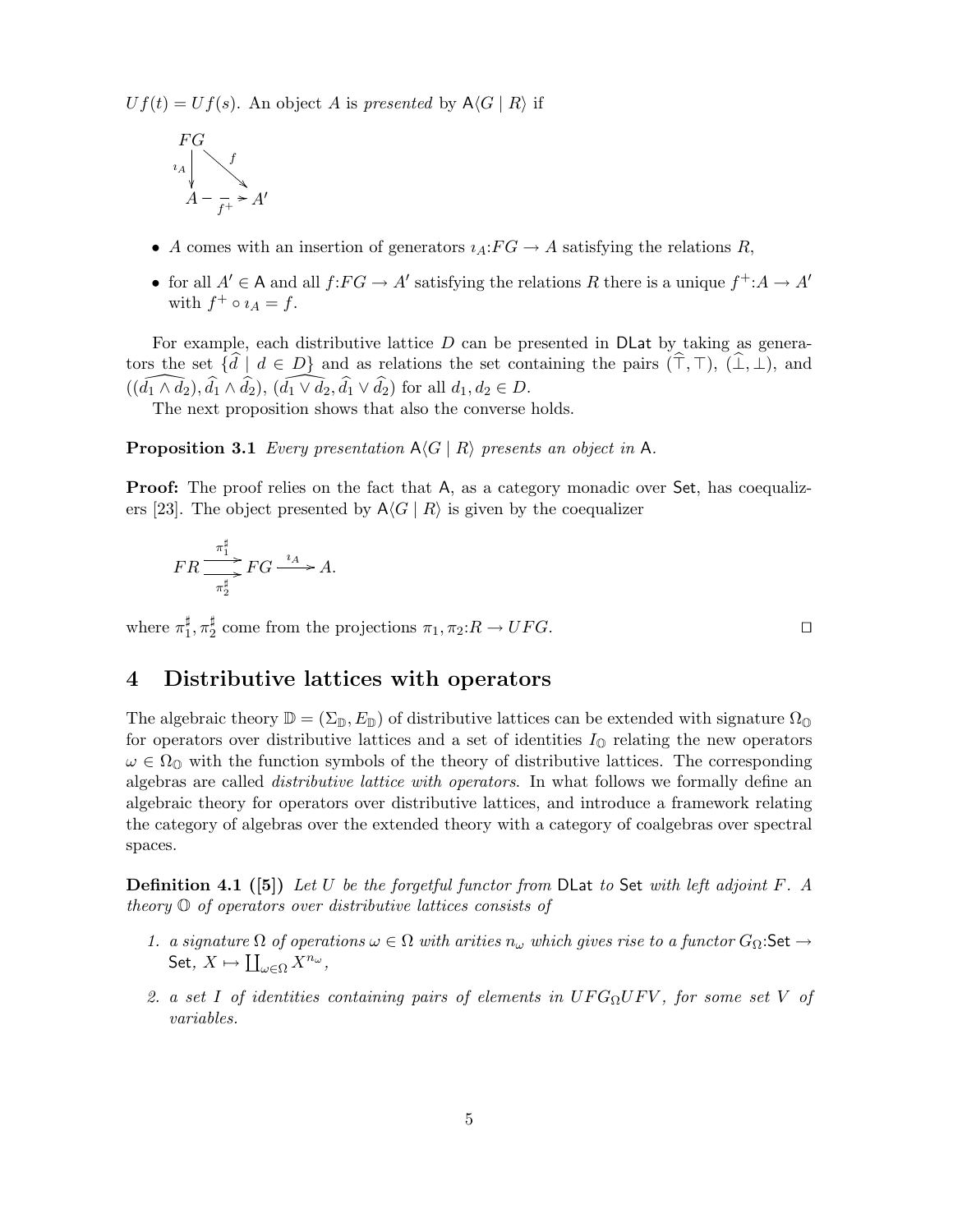Note that  $I \subseteq UFG_{\Omega}UFV \times UFG_{\Omega}UFV$  means that the terms appearing in identities may freely use the finite joins and finite meets of distributive lattices but do not contain nested occurrences of operations from  $\Omega$ . We will discuss this restriction in the conclusions.

For each algebraic theory  $\mathbb{O} = (\Omega_{\mathbb{O}}, I_{\mathbb{O}})$  of operators over distributive lattices, let  $\mathbb{T} =$  $(\Sigma, E)$  be the algebraic theory where  $\Sigma = \Sigma_{\mathbb{D}} + \Omega_{\mathbb{D}}$  is the disjoint union of the signatures, and  $E = E_{\mathbb{D}} + I_0$  is the disjoint union of the equations. The equations in  $E_{\mathbb{D}}$  and  $I_0$  are understood as equations over  $\Sigma_{\mathbb{D}} + \Omega_{\mathbb{O}}$ . <sup>2</sup> We define the category DLat( $\mathbb{O}$ ) of *distributive* lattices with operators in the algebraic theory  $\mathbb O$  as the category of algebras  $\mathsf{Alg}(\mathbb T)$ .

Next we set-up a framework for relating categories of distributive lattices with operators to suitable categories of coalgebras over spectral spaces.

**Definition 4.2** Given a theory of operators  $\mathbb{O} = (\Omega, I)$  and a functor L:DLat  $\rightarrow$  DLat, we say that a natural transformation  $f:FG_{\Omega}U \to L$  satisfies the identities I if for all distributive lattices D and all morphisms  $v: FV \to D$  (mapping variables to closed terms) it holds

$$
(t,s) \in I \Rightarrow (f_D \circ FG_{\Omega} U v)(t) = (f_D \circ FG_{\Omega} U v)(s).
$$

Each theory of operators  $\mathbb{O} = (\Omega, I)$  defines a canonical functor  $L_0: D$ Lat  $\rightarrow$  DLat that comes equipped with a natural transformation  $\imath$  satisfying the identities  $I$ . We define the functor  $L_0$  on a distributive lattice D as

$$
FI\frac{\pi_1^{\sharp}}{\pi_2^{\sharp}}FG_{\Omega}UFV\frac{FG_{\Omega}Uv}{FG_{\Omega}UD\stackrel{i_D}{\longrightarrow}}L_{\mathbb{Q}}D
$$

where the  $\pi_1^{\sharp}$  $_{1}^{\sharp}, \pi_{2}^{\sharp}$  $\frac{1}{2}$  come from the projections  $\pi_1, \pi_2: I \to UFG_{\Omega}UFV$ , and  $\iota_D$  is the joint  $\text{coequalizer with respect to all pairs } (FG_\Omega U v \circ \pi_1^\sharp$  $_{1}^{\sharp},FG_{\Omega}Uv\!\circ\!\pi_{2}^{\sharp}$  $_{2}^{\sharp}$ ), for  $v$ : $FV \rightarrow D$ . The universal property of  $L_0D$  gives the action of  $L_0$  on morphisms and the requested naturality of  $\imath$ .

The distributive lattice  $L_0D$  can be presented in DLat by taking as generators the set  $G_{\Omega}UD$  of all  $\Omega$  terms over D, and as relations the set of all pairs

 $(UFG_{\Omega}Uv\circ U\pi_1^{\sharp}(l),UFG_{\Omega}Uv\circ U\pi_2^{\sharp}(r))$ 

for all  $v:FV \to D$ , and  $(l,r) \in UFI$ . More intuitively, we take as relations the set of all instantiations of the identities I obtained by substituting the variables with elements of  $D$ .

**Theorem 4.3** ([5]) Let  $\mathbb{O} = (\Omega_{\mathbb{O}}, I_{\mathbb{O}})$  be a theory of operators for distributive lattices and  $L_0$ :DLat  $\rightarrow$  DLat its associated canonical functor. Then the category of distributive lattices with operators  $DLat(\mathbb{O})$  is isomorphic to the category  $Alg(L_{\mathbb{O}})$ .

**Proof:** Let  $\Sigma$  be  $\Sigma_{\mathbb{D}}$  +  $\Omega_{\mathbb{O}}$ , and E be  $E_{\mathbb{D}}$  +  $I_{\mathbb{O}}$ . Consider an  $L_{\mathbb{O}}$  algebra  $\alpha: L_{\mathbb{O}}D \to D$ . The corresponding  $\Sigma$ -algebra A has carrier  $UD$  and the interpretation  $\omega^{\mathsf{A}}$  of the operations  $\omega \in \Omega_{\mathbb{O}}$  is given by  $(UD)^{n_{\omega}} \to UFG_{\Omega_{\mathbb{O}}}UD \stackrel{U_{2D}}{\to} ULD \stackrel{U\alpha}{\to} UD$ , where the leftmost arrow is stemming from the composition of counit of the adjunction between DLat and Set with a

<sup>&</sup>lt;sup>2</sup>Strictly speaking,  $I_0$  was defined on equivalence classes of  $\Sigma_{\mathbb{D}}$ -terms. Formally, one obtains the new  $I_0$ , denoted  $I'_0$ , as follows. Let  $T_{\Sigma_{\mathbb{D}}}V$  be the set of  $\Sigma_{\mathbb{D}}$ -terms with variables in V. Consider a left-inverse m of the quotient  $T_{\Sigma_{D}}G_{\Omega_{0}}T_{\Sigma_{D}}V \to UFG_{\Omega_{0}}UFV$  (*m* chooses a representative for each equivalence class). Then  $I'_{\mathbb{O}} = \{ (m(t), m(s)) \mid (t, s) \in I_{\mathbb{O}} \}.$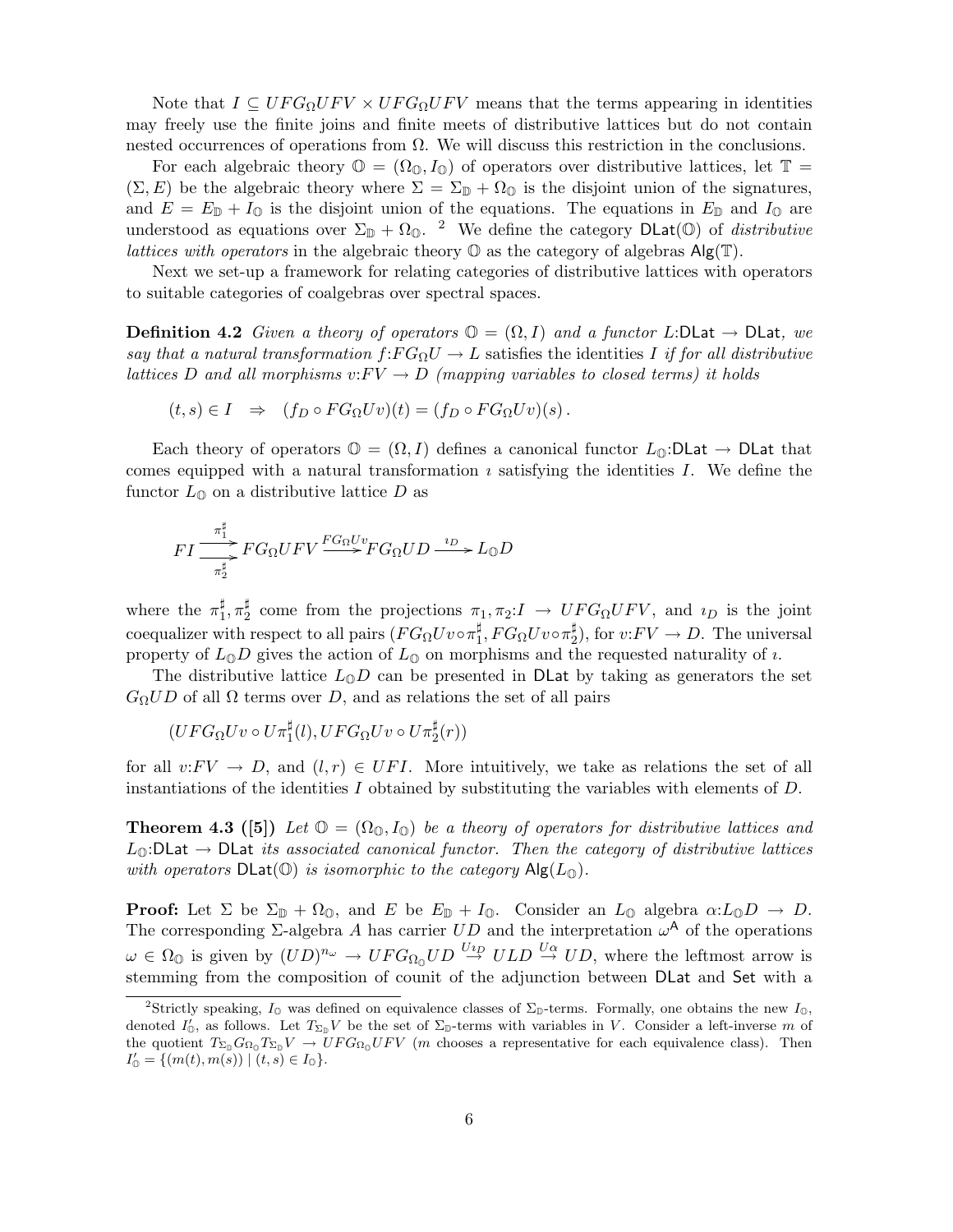suitable projection associated with the functor  $G_{\Omega_0}$ . The algebra A satisfies the equations  $E_{\mathbb{D}}$  because D does, and it satisfies the identities  $I_{\mathbb{D}}$  because  $i_D$  does.

Conversely, every  $(\Sigma, E)$ -algebra A is also a distributive lattice. We then obtain, from the operations in  $\Omega_{\mathbb{O}}$ , a function  $G_{\Omega_{\mathbb{O}}}UA \to UA$ , i.e. a morphism  $f:FG_{\Omega_{\mathbb{O}}}UA \to A$ . Since A satisfies the equations  $I_0$  we obtain the required  $L_0$  algebra  $f^{\dagger}$ : $L_0A \rightarrow A$ . □

To summarize the situation, for each theory  $\mathbb{O} = (\Omega_{\mathbb{O}}, I_{\mathbb{O}})$  of operators for distributive lattices, we have the following diagram:

$$
Alg(L_{\mathbb{O}}) \cong DLat(\mathbb{O})
$$
\n
$$
Spec \longrightarrow \bigcup_{S} \bigcup_{F \nmid V} L_{\mathbb{O}}
$$
\n
$$
Set
$$
\n(2)

The ultimate goal of this paper is to give coalgebraic representations of distributive lattices with operators. The idea is to extend the duality generated by the functors  $\mathcal K$  and  $\mathcal S$  using a functor on Spec dual to  $L_{\mathbb{O}}$ , where a functor T on Spec is called the *dual* of  $L_{\mathbb{O}}$  if there is a natural isomorphism  $\delta: L_0 \mathcal{K} \to \mathcal{K} T$ .

The natural isomorphism  $\delta$  gives us the link between the algebraic structure of distributive lattices with operators and the relational structure of coalgebras. Indeed it allows us to extend the equivalence in Diagram (1) to an equivalence of algebras and coalgebras by lifting the functors K and S. Explicitly, on objects, the lifted  $\mathcal{K}:\mathsf{Coalg}(T) \to \mathsf{Alg}(L)$  and  $\mathcal{S}:\mathsf{Alg}(L_{\mathbb{Q}}) \to$  $Coalg(T)$  are given as

$$
\tilde{\mathcal{K}}(X,\xi) = L\mathcal{K}(X) \xrightarrow{\delta_X} \mathcal{K}(TX) \xrightarrow{\mathcal{K}(\xi)} \mathcal{K}(X) \n\tilde{\mathcal{S}}(D,\alpha) = \mathcal{S}(D) \xrightarrow{\mathcal{S}(\alpha)} \mathcal{S}(LD) \cong \mathcal{S}(LK(\mathcal{S}(D))) \xrightarrow{(\mathcal{S}\delta\mathcal{S})_D} \mathcal{S}(\mathcal{K}(TS(D))) \cong TS(D)
$$

We can thus fill, for each theory  $\mathbb{O} = (\Omega_{\mathbb{O}}, I_{\mathbb{O}})$  of operators for distributive lattices, the upper left corner of Diagram (2) as follows:

| \n $\text{Coalg}(T) \xrightarrow{\tilde{K}} \text{Alg}(L_{\mathbb{O}})$ \n             | \n $\xrightarrow{\tilde{S}} \qquad \downarrow$ \n | \n $\text{DLat}(\mathbb{O})$ \n |
|----------------------------------------------------------------------------------------|---------------------------------------------------|---------------------------------|
| \n $T\left( \text{Spec} \xrightarrow{\tilde{K}} \text{DLat} \right) L_{\mathbb{O}}$ \n | \n $F\left( \downarrow \right) U$ \n              |                                 |
| \n $\text{Set}$ \n                                                                     |                                                   |                                 |

If T is a dual functor of  $L_0$  then we say that category  $Coalg(T)$  is a representation of the category of distributive lattices with operators in the theory O.

In the remainder of this section we give a few examples of functors  $T$  such that  $T$ coalgebras represent distributive lattices with operators. Our discussion follows a common pattern. For each theory of operators  $\mathbb O$  and each distributive lattice D, we give a presentation of the distributive lattice  $L_0D$  by generators and relations. Our method for establishing a representation theorem for  $DLat(\mathbb{O})$  goes via the definition of an isomorphism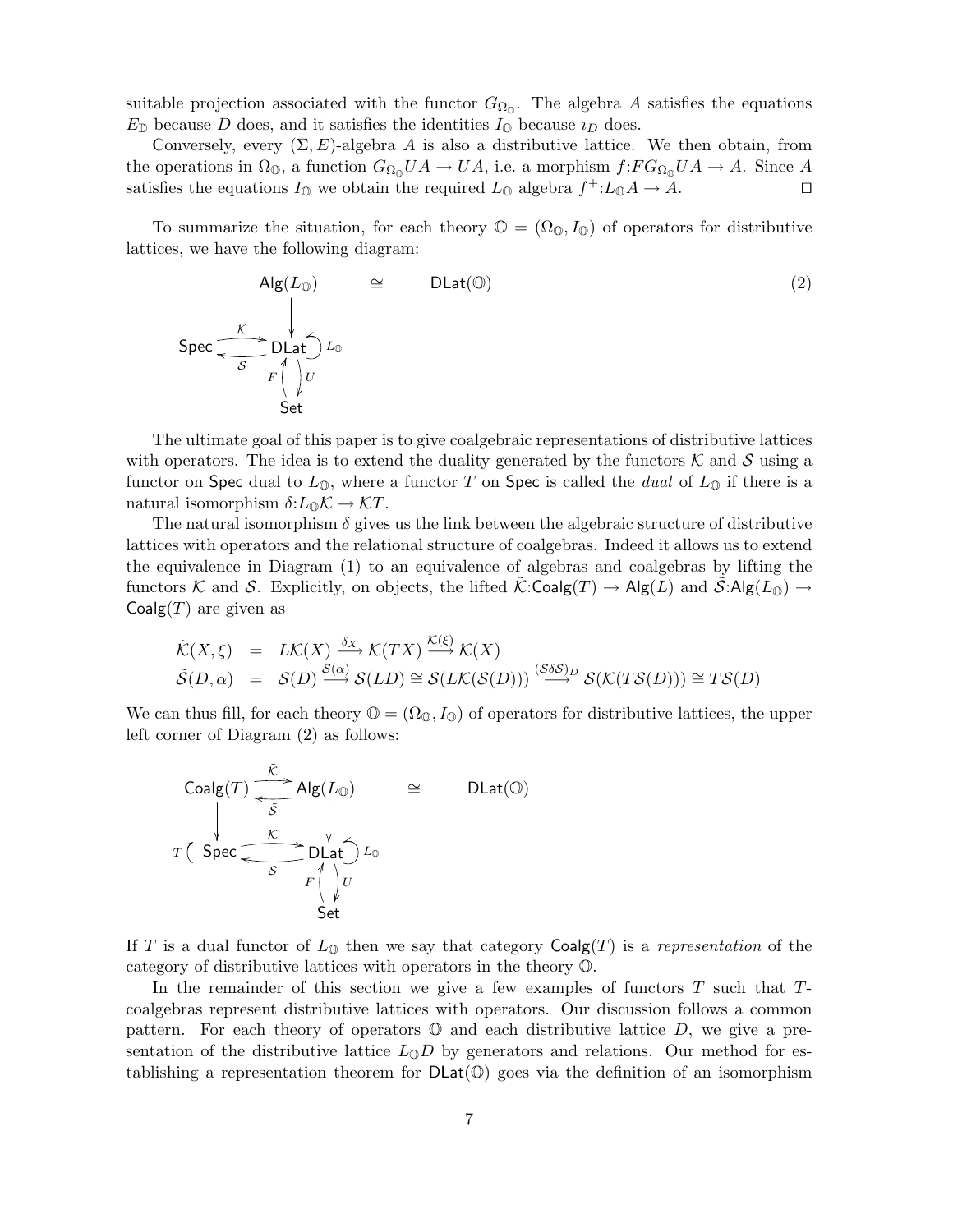$\delta_X: L_0\mathcal{K}(X) \to \mathcal{K}T(X)$  in DLat, where T is an assignment between spectral spaces. The assignment T can be lifted to a functor using the isomorphism  $\delta_X$ , the functor  $L_0$  and the unit  $\eta$  of the duality between Spec and DLat. More explicitly, we define the action of T on a morphism  $f: X \to Y$  as follows

$$
T(f) = TX \stackrel{\eta_{TX}}{\longrightarrow} \mathcal{SK}TX \stackrel{\mathcal{S}\delta_X}{\longrightarrow} \mathcal{SL}_0\mathcal{K}X \stackrel{\mathcal{SL}_0\mathcal{K}f}{\longrightarrow} \mathcal{SL}_0\mathcal{K}Y \stackrel{\mathcal{S}\delta_X^{-1}}{\longrightarrow} \mathcal{SK}TY \stackrel{\mathcal{S}\eta_{TY}^{-1}}{\longrightarrow} TY.
$$

This way  $\delta$  is a natural isomorphism between the functors  $L_{\mathbb{Q}}\mathcal{K}(X) \to \mathcal{K}T(X)$ . By the discussion above we finally obtain the category  $Coalg(T)$  as representation of the category  $DLat(\mathbb{O}).$ 

#### 4.1 Additive operators

Let us consider the theory of an additive operator  $\mathbb{A} = (\Omega, I)$ , where  $\Omega$  contains a unary operation  $\Diamond$ . Further, taking  $V = \{v_0, v_1\}$  as set of variables, and, writing " $\cdot = \cdot$ " instead of  $"(\cdot, \cdot)"$ , the set of identities I is given by

$$
\Diamond \bot = \bot \quad \text{and} \quad \Diamond (v_0 \vee v_1) = \Diamond v_0 \vee \Diamond v_1 .
$$

The theory A induces a functor  $L_A:$ DLat  $\rightarrow$  DLat, mapping each distributive lattice D to the distributive lattice

$$
L_{\mathbb{A}}D = \text{DLat}\langle \Diamond d : d \in D \mid \Diamond \text{ preserves finite joins} \rangle.
$$

By Theorem 4.3, the category  $DLat(A)$  of distributive lattice with an additive unary operator is isomorphic to the category of algebras  $\mathsf{Alg}(L_{\mathbb{A}})$ . We want to find a functor on Spec dual to  $L_{A}$ . First we note that points of the distributive lattice  $L_{A}D$  are related to sets of closed subsets of points of D: The lemma below will allow us to associate  $f: L_A D \to 2$  with the set  $SD \setminus \bigcup \{\Delta(d') \mid d' \in D \text{ and } f(\Diamond d') = \bot\}.$ 

**Lemma 4.4** Let D be a distributive lattice and  $d \in D$ . For every morphism  $f: L_A D \to 2$  we have

$$
f(\Diamond d) = \bot
$$
 if and only if  $\Delta(d) \subseteq \bigcup \{ \Delta(d') \mid d' \in D \text{ and } f(\Diamond d') = \bot \}$ 

Proof: The direction from left to right is obvious. For the converse we first notice that the right-hand side is a directed union of compact opens. Since  $\Delta(d)$  is compact there exists  $d' \in D$  with  $f(\Diamond d') = \bot$  and  $\Delta(d) \subseteq \Delta(d')$ . Because  $\Delta(-)$  is isomorphic as co-unit of the adjunction,  $d \leq d'$ , from which it follows  $f(\Diamond d) \leq f(\Diamond d') = \bot$  because both f and  $\Diamond$  preserve joins. ⊓⊔

Next we recall the definition of the topology of the lower hyperspace [24, 26].

**Definition 4.5** For a spectral space X, we define the lower hyperspace  $\mathcal{L}(X)$  to be the set of all closed subsets of  $X$  taken with the topology generated by the sub-basic sets

$$
L_o = \{c \in \mathcal{L}(X) \mid c \cap o \neq \emptyset\}
$$

for each  $o \in \mathcal{K}(X)$ .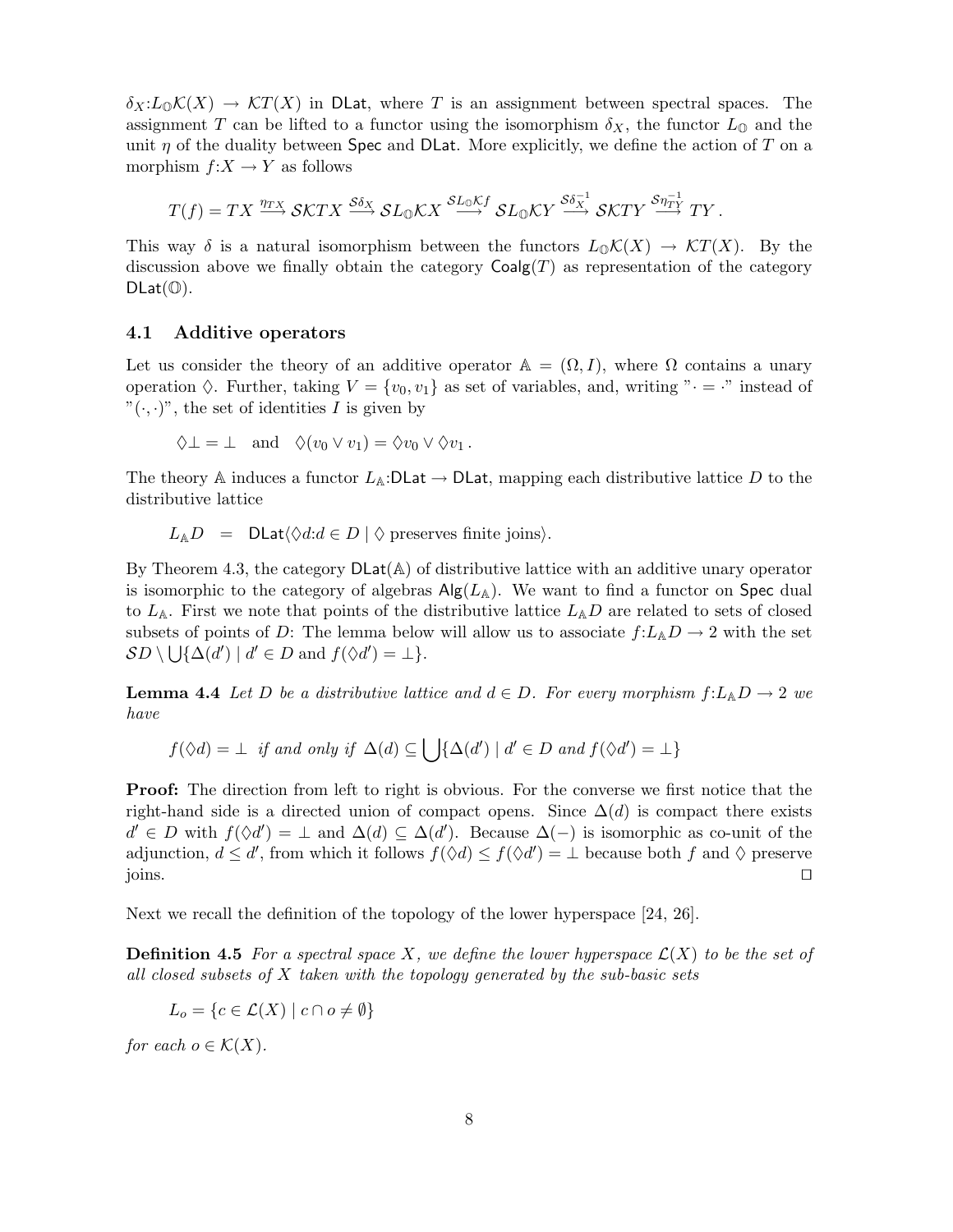Spectral spaces are closed under the lower hyperspace construction, that is, if  $X$  is a spectral space then so is  $\mathcal{L}(X)$  [35].

We can now state and prove the essential ingredient for a coalgebraic representation of distributive lattices with additive operators.

**Theorem 4.6** For each spectral space X,  $L_{\mathbb{A}}\mathcal{K}(X)$  is isomorphic in DLat to  $\mathcal{KL}(X)$ .

**Proof:** Let X be a spectral space and o be a compact open of X. The assignment  $\Diamond o \mapsto L_o$ extends to a morphism  $\gamma:FG_{\mathcal{K}(X)} \to \mathcal{KL}(X)$ , where  $G_{\mathcal{K}(X)}$  is the set of generators of  $L_A\mathcal{K}(X)$ . Since  $L_{\emptyset} = \emptyset$  and  $L_{o_1 \cup o_2} = L_{o_1} \cup L_{o_2}$ , the morphism  $\gamma$  satisfies the relations of  $L_{\mathbb{A}}\mathcal{K}(X)$ . Hence we obtain a canonical morphism  $\gamma^{\dagger}: L_{\mathbb{A}}\mathcal{K}(X) \to \mathcal{KL}(X)$  in DLat, that is, by definition, surjective as a function.

Next we prove that  $\gamma^+$  is an isomorphism. Because  $\Diamond$  preserves joins, an element in  $L_{\mathbb{A}}\mathcal{K}(X)$  is the finite meet of elements in  $G_{\mathcal{K}(X)}$ . Suppose  $\bigwedge_{I}\Diamond o_i \nleq \bigwedge_{J}\Diamond o_j$ , for some finite index sets I and J, with all  $o_i$ 's and  $o_j$ 's in  $\mathcal{K}(X)$ . By Corollary 2.4, there is a morphism  $f: L_A \mathcal{K}(X) \to 2$  in DLat such that  $f(\bigwedge_I \Diamond o_i) = \top$  but  $f(\bigwedge_J \Diamond o_j) = \bot$ , that is,  $f(\Diamond o_i) = \top$  for all  $i \in I$  and there is a  $k \in J$  such that  $f(\Diamond o_k) = \bot$ . Consider now the set

$$
S = \bigcup \{ u \in \mathcal{K}(X) \mid f(\Diamond u) = \bot \}.
$$

Its complement is closed, and hence in  $\mathcal{LK}(X)$ . Furthermore, by Lemma 4.4,  $o_k \subseteq S$  whereas  $o_i \nsubseteq S$  for all  $i \in I$ . Hence  $X \setminus S \in \bigcap_I L_{o_i}$  but  $X \setminus S \notin L_{o_k}$ . Therefore  $\bigcap_I L_{o_i} \nsubseteq \bigcap_J L_{o_j}$ . ⊓⊔

We thus have a duality between the category  $\mathsf{DLat}(\mathbb{A})$  of distributive lattices with a unary additive operator and the category  $\text{Coalg}(\mathcal{L})$  of  $\mathcal{L}\text{-coalgebras over spectral spaces.}$ 

Recall that a join-hemimorphism is an  $n$ -ary operator on a distributive lattice additive on each of its arguments [11, 12]. We leave it to the reader to verify that the functor induced by the theory of a join-hemimorphism on distributive lattices is dual to the functor  $\mathcal{L} \prod_n$ . More generally, the following result holds.

**Corollary 4.7** For a theory  $\mathbb{O}$  with a signature  $\Omega$  of operators additive in each of their arguments, the functor  $L_0$  is dual to the functor  $\mathcal{L}\coprod_{\omega\in\Omega}\prod_{n_{\omega}}$ .

#### 4.2 Multiplicative operators

Next we consider the theory of a unary multiplicative operator  $\mathbb{M} = (\Omega, I)$ , where  $\Omega$  contains a unary operation  $\Box$ , and the set of identities I over the set of variables  $V = \{v_0, v_1\}$  is given by

 $\Box \top = \top$  and  $\Box (v_0 \wedge v_1) = \Box v_0 \wedge \Box v_1$ .

The theory M induces the functor  $L_M:\mathsf{DLat} \to \mathsf{DLat}$ , mapping each distributive lattice D to the distributive lattice

 $L_{\mathbb{M}}D = \text{DLat}\langle \Box d : d \in D \mid \Box \text{ preserves finite meets} \rangle.$ 

By Theorem 4.3 we have that the category  $DLat(M)$  of distributive lattices with unary multiplicative operators is isomorphic to the category of algebras  $\mathsf{Alg}(L_{\mathbb{M}})$ .

As for additive operators, we have the following lemma, relating points of the distributive lattice  $L_{\mathbb{M}}D$  with saturated subsets of the representation of D: The lemma below will allow us to associate  $f: L_{\mathbb{M}} \mathbb{D} \to 2$  with  $\bigcap \{\Delta(d') \mid d' \in \mathbb{D} \text{ and } f(\Box d') = \top\}.$  (Recall that a subset q of a spectral space is *saturated* if  $q$  is the intersection of some compact opens.)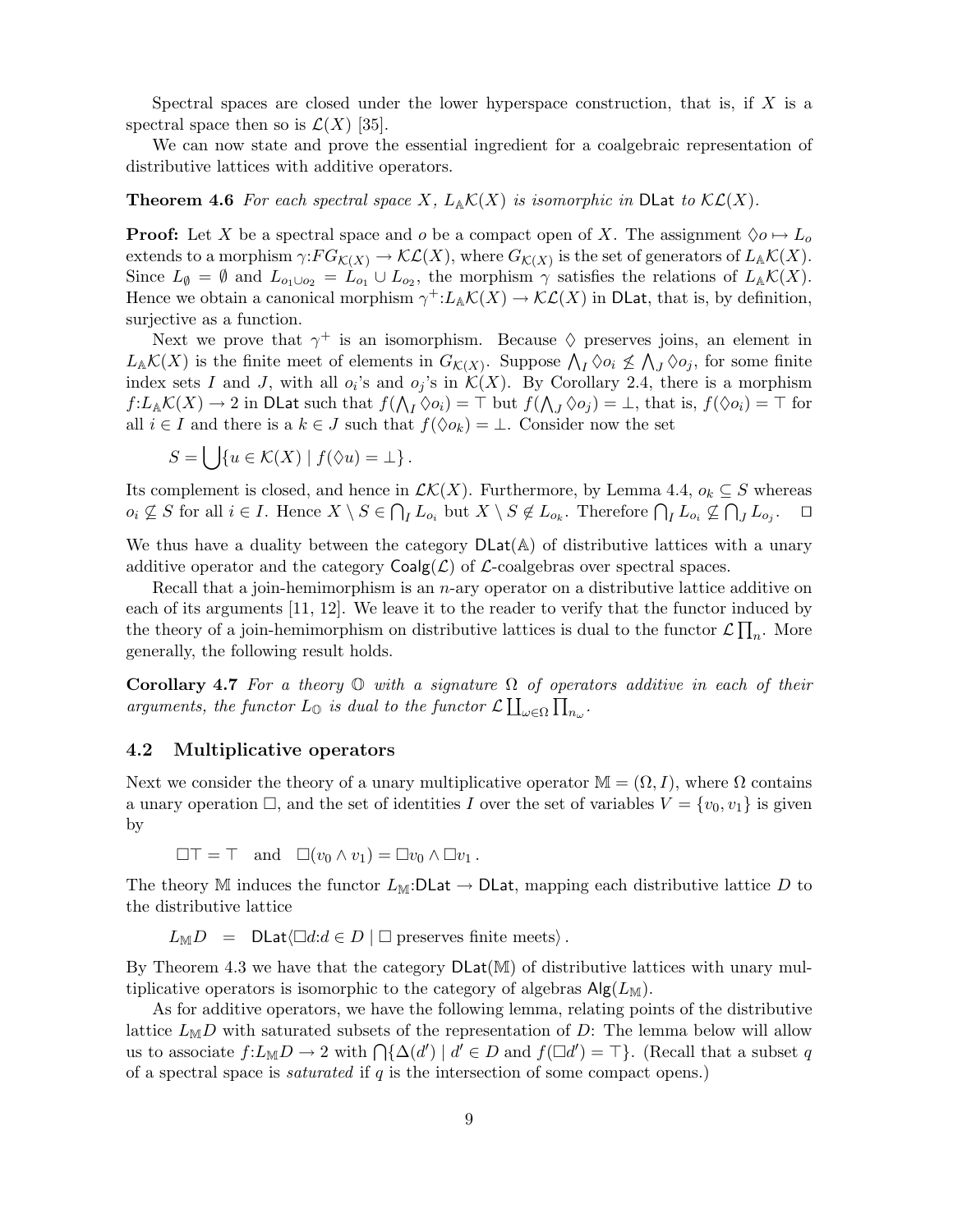**Lemma 4.8** Let D be a distributive lattice and  $d \in D$ . For every morphism  $f: L_{\mathbb{M}}D \to 2$  we have

 $f(\Box d) = \top$  if and only if  $\bigcap {\Delta(d') \mid d' \in D}$  and  $f(\Box d') = \top \} \subseteq \Delta(d)$ 

**Proof:** The direction from left to right is obvious. For the converse we first notice that right hand side intersection is a filtered intersection of compact open subsets of  $\mathcal{S}(D)$ . Hence we can apply the Hoffman-Mislove theorem [13, 39] to show that there exists  $d' \in D$  with  $f(\Box d') = \top$ and  $\Delta(d') \subseteq \Delta(d)$ . Since  $\Delta(-)$  is injective,  $d' \leq d$ , from which it follows  $\top = f(\Box d') \leq f(\Box d)$ because both f and  $\Box$  preserve finite meets  $\Box$ 

Compact saturated subsets are used in the definition of the upper hyperspace [24, 26].

**Definition 4.9** For a spectral space X we define the upper hyperspace  $\mathcal{U}(X)$  to be the set of all compact saturated subset of  $X$  taken with the topology generated by the basic sets

$$
U_o = \{ q \in \mathcal{U}(X) \mid q \subseteq o \}
$$

for each  $o \in \mathcal{K}(X)$ .

If X is a spectral space then  $\mathcal{U}(X)$  is a Scott domain (taken with the Scott topology), and hence spectral [39].

The proof of the theorem below follows the same line of reasoning as that of Theorem 4.6. However the similarity is only apparent, as in one the additivity of the operators is translated into closed sets whereas in the next theorem, the multiplicativity of the operators is translated into (compact) upward-closed sets, and not into (compact) opens as one would expect. Moreover this similarity breaks down even more if one considers spaces that are not sober [3].

#### **Theorem 4.10** For each spectral space X,  $L_M\mathcal{K}(X)$  is isomorphic in DLat to  $\mathcal{KU}(X)$ .

**Proof:** Let X be a spectral space and o be a compact open of X. The assignment  $\Box o \mapsto U_o$ extends to a morphism  $\delta:FG_{\mathcal{K}(X)}\to \mathcal{KU}(X)$ , where  $G_{\mathcal{K}(X)}$  is the set of generators of  $L_{\mathbb{M}}\mathcal{K}(X)$ . Since  $U_X = \mathcal{U}(X)$  and  $U_{o_1 \cap o_2} = U_{o_1} \cap U_{o_2}$ , the morphism  $\delta$  satisfies the relations of  $L_M \mathcal{K}(X)$ . Hence we obtain a canonical morphism  $\delta^{\dagger}: L_{\mathbb{M}}\mathcal{K}(X) \to \mathcal{K}\mathcal{U}(X)$  that, by definition, surjective as a function.

Next we prove that  $\delta^+$  is an isomorphism in DLat. Because  $\square$  preserves meets, an element in  $L_M \mathcal{K}(X)$  is the finite join of elements in  $G_{\mathcal{K}(X)}$ . Suppose  $\mathcal{N}_I \Box o_i \nleq \mathcal{N}_J \Box o_j$ , for some finite index sets I and J, and with all  $o_i$ 's and  $o_j$ 's in  $\mathcal{K}(X)$ . By Corollary 2.4, there is a a morphism  $f: L_M \mathcal{K}(X) \to 2$  in DLat such that  $f(V_I \Box o_i) = \top$  but  $f(V_J \Box o_j) = \bot$ . Hence there is  $k \in I$  such that  $f(\Box o_i) = \top$ , and  $f(\Box o_j) = \bot$  for all  $j \in J$ . Consider now the set  $S = \bigcap \{u \in \mathcal{K}(X) \mid f(\Box u) = \top\}.$  It is a compact saturated and hence in  $\mathcal{U}(\mathcal{K}(X)).$ Furthermore, by Lemma 4.8,  $S \subseteq o_k$  whereas  $S \nsubseteq o_j$ , for all  $j \in J$ . In other words,  $S \in U_{o_k}$ but  $S \notin \bigcup_J U_{o_j}$ . Therefore  $\bigcup_I U_{o_i} \nsubseteq \bigcup_J U_{o_j}$ . ⊓⊔

We thus have a duality between the category  $\text{DLat}(\mathbb{M})$  of distributive lattices with a unary multiplicative operator and the category  $\text{Coalg}(\mathcal{U})$  of  $\mathcal{U}\text{-coalgebras}$  over spectral spaces.

**Corollary 4.11** For a theory  $\mathbb{O}$  with a signature  $\Omega$  of operators multiplicative on each of their arguments, the functor  $\tilde{L}_{\mathbb{O}}$  is dual to the functor  $\mathcal{U} \coprod_{\omega \in \Omega} \prod_{n_{\omega}}$ .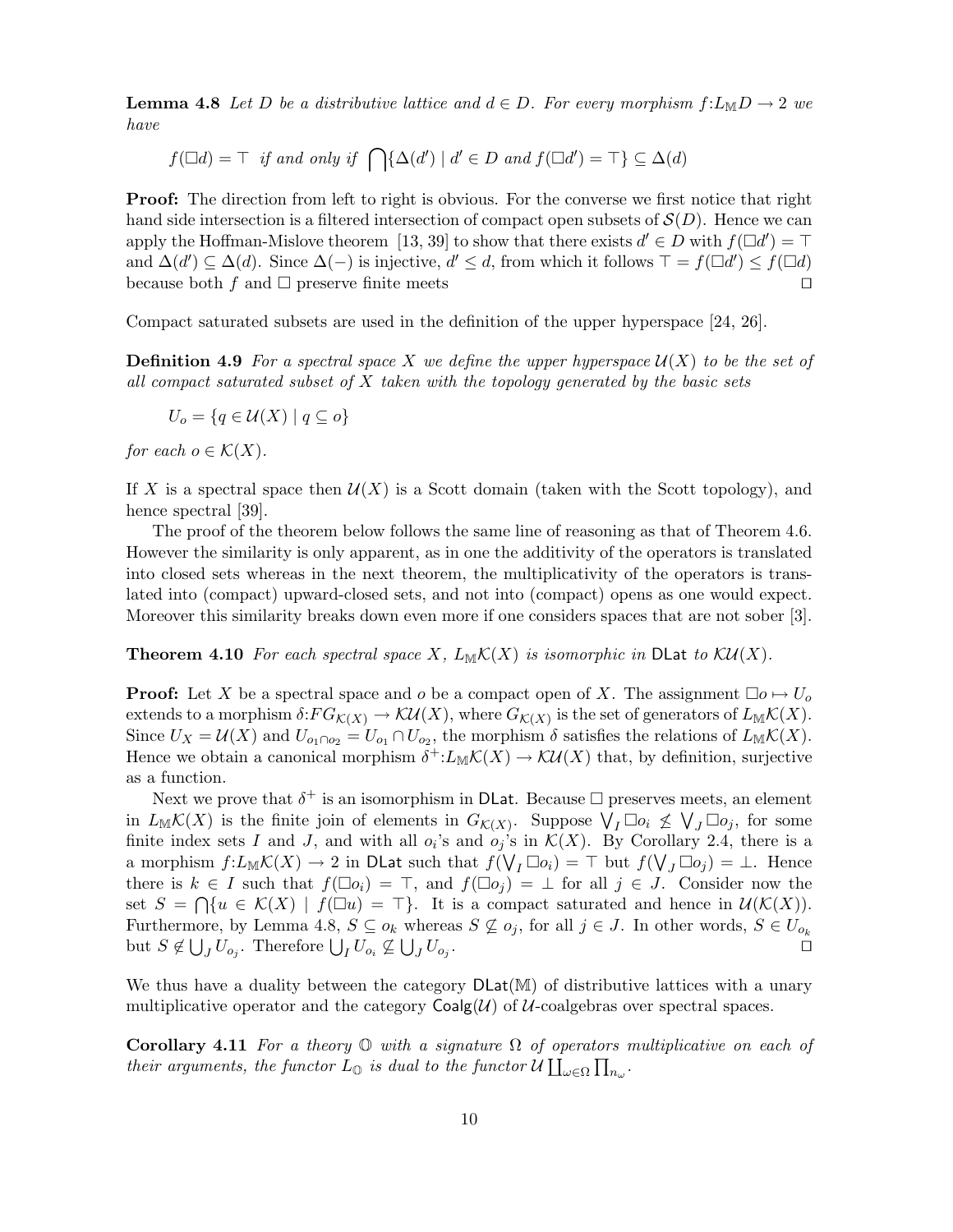#### 4.3 Additive and multiplicative operators, together

The above theories  $A$  of a unary additive operator and  $M$  of a unary multiplicative operator can be combined in a single complex theory that relates the two operators. We define it by  $\mathbb{V} = (\Omega, I)$ , where the set  $\Omega$  contains two unary operations  $\Diamond$  and  $\Box$ , and the set of identities I over the variables  $v_0, v_1$  is given by

| $\Diamond$ $\bot$ = $\bot$                                                    | $\Pi\top = \top$                                                            |
|-------------------------------------------------------------------------------|-----------------------------------------------------------------------------|
| $\Diamond(v_0 \vee v_1) = \Diamond v_0 \vee \Diamond v_1$                     | $\Box(v_0\wedge v_1)=\Box v_0\wedge \Box v_1$                               |
| $\Box(v_0 \vee v_1) = \Box v_0 \vee (\Box(v_0 \vee v_1) \wedge \Diamond v_1)$ | $\Box v_0 \wedge \Diamond v_1 = \Box v_0 \wedge \Diamond (v_0 \wedge v_1).$ |

The theory V induces the functor  $L_V$ :DLat  $\rightarrow$  DLat, mapping each distributive lattice D to the Vietoris locale of  $D$  [17]:

$$
L_{\mathbb{V}}D = \text{DLat}\langle \Box d, \Diamond d : d \in D \mid \Box \text{ preserves finite meets}
$$
  

$$
\Diamond \text{ preserves finite joins}
$$
  

$$
\Box(d \lor d') = \Box d \lor (\Box(d \lor d') \land \Diamond d')
$$
  

$$
\Box d \land \Diamond d' = \Box d \land \Diamond(d \land d') \rangle.
$$

By Theorem 4.3 we have that the category  $DLat(V)$  is isomorphic to the category of algebras  $\mathsf{Alg}(L_{\mathbb{V}}).$ 

Recall that a subset S of a topological space X is *convex closed* if  $S = \mathcal{S} \cap \overline{S}$ , where  $\uparrow S$  is the upper closure of S with respect to the order defined by its topology, and  $\overline{S}$  is the topological closure of S [24].

**Definition 4.12** For a spectral space X we define the Vietoris hyperspace  $\mathcal{V}(X)$  to be the set of all compact convex subsets of X taken with the topology generated by the sub-basic sets  $U_o$ and  $L_o$  for each  $o \in \mathcal{K}(X)$ .

If X is a spectral space then  $\mathcal{V}(X)$  is also spectral [17, 39].

**Theorem 4.13** For each spectral space X,  $L_{\mathbb{V}}K(X)$  is isomorphic in DLat to  $\mathcal{KV}(X)$ .

**Proof:** Let X be a spectral space and o be a compact open of X. The assignments  $\Box o \mapsto$  $U_o$  and  $\Diamond o \mapsto L_o$  extends to a morphism  $\rho: FG_{\mathcal{K}(X)} \to \mathcal{KV}(X)$ , where  $G_{\mathcal{K}(X)}$  is the set of generators of  $L_{\mathbb{V}}\mathcal{K}(X)$ . It is not hard to see that  $\rho$  satisfies the relations of  $L_{\mathbb{V}}\mathcal{K}(X)$ . Hence we obtain a canonical morphism  $\rho^{\dagger}: L_{\mathbb{V}}\mathcal{K}(X) \to \mathcal{KV}(X)$  that is clearly surjective as a function.

Next we prove that  $\rho^+$  is an isomorphism in DLat. First of all we note that elements in  $FG_{\mathcal{K}(X)}$  are finite joins of finite meets of generators in  $G_{\mathcal{K}(X)}$ . Using the laws of distributive lattices, because  $\Box$  preserves finite meets,  $\Diamond$  preserves finite joins, and  $\mathcal{K}(X)$  is closed under finite unions and finite intersections, we have that every element in  $FG_{\mathcal{K}(X)}$  is identified to an element of the form  $\bigvee_I (\Box o_i \wedge \bigwedge_{J_i} \Diamond o_j)$  for finite sets I and  $J_i$ 's,  $(i \in I)$ , and compact opens  $o_i$ 's and  $o_j$ 's. Assume

$$
d = \bigvee_{I} (\Box o_i \land \bigwedge_{J_i} \Diamond o_j) \not\leq \bigvee_{N} (\Box o_n \land \bigwedge_{M_n} \Diamond o_m) = d'
$$

By Corollary 2.4, there is a function  $f: L_{\mathbb{V}}\mathcal{K}(X) \to 2$  such that  $f(d) = \top$  but  $f(d') = \bot$ . Because f is a morphism in DLat, the above means that

1. there exists  $i_0 \in I$  such that  $f(\Box o_{i_0}) = \top$  and  $f(\Diamond o_j) = \top$  for all  $j \in J_{i_0}$ ;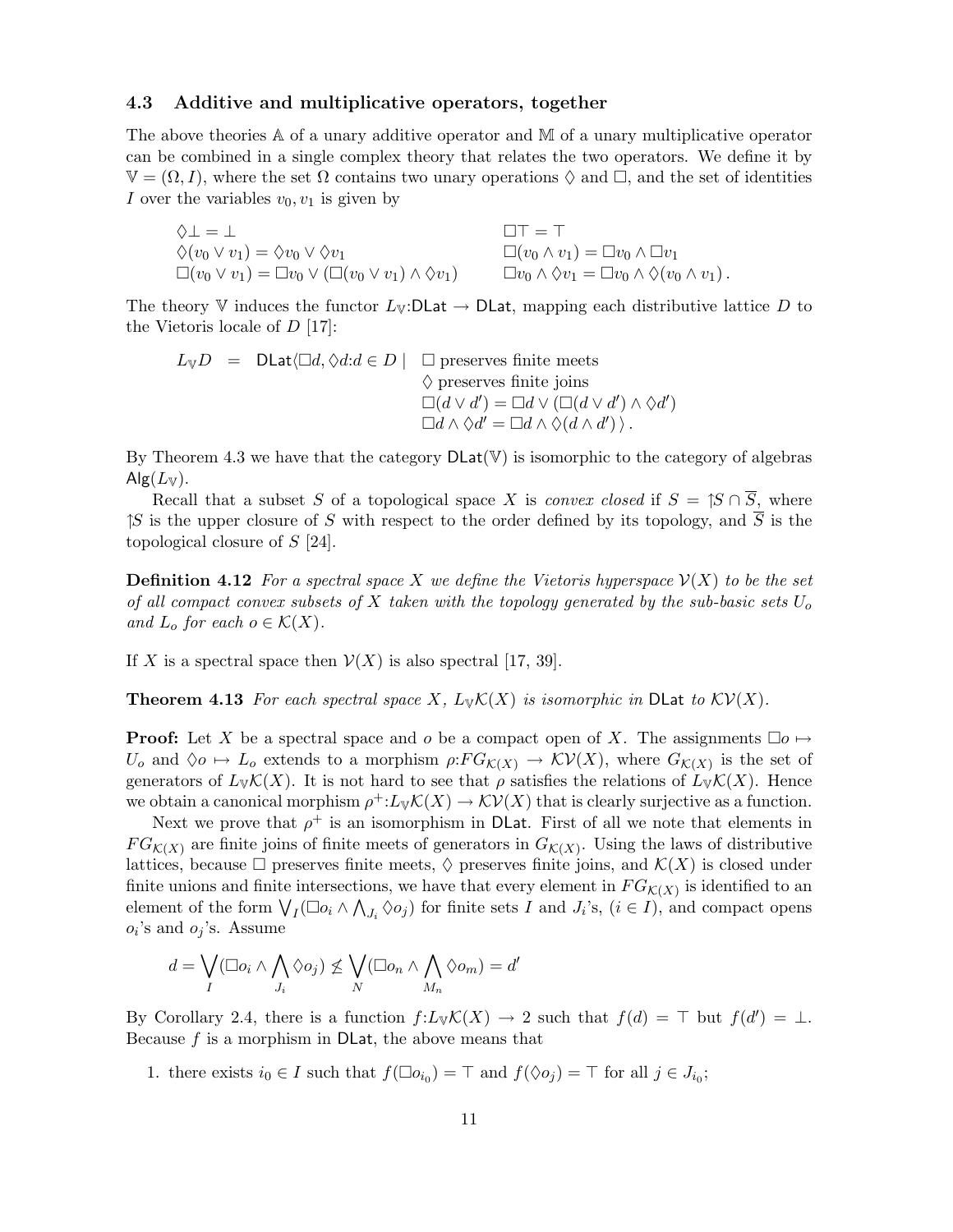2. for all  $n \in N$ ,  $f(\Box o_n) = \bot$  or there exists  $m_0 \in M_n$  such that  $f(\Diamond o_{m_0}) = \bot$ .

Consider now the sets  $Q = \bigcap \{u \in \mathcal{K}(X) \mid f(\Box u) = \top\}, Q = \bigcup \{u \in \mathcal{K}(X) \mid f(\Diamond u) = \bot\}$ and  $C = Q \cap (X \setminus O)$ . The set Q is compact saturated (and hence upper closed), O is open and C is compact because it is the intersection of a compact set with a closed one. Since  $X \setminus O$  is closed,  $C \subseteq X \setminus O$ . Similarly, because Q is upper closed,  $\mathcal{C} \subseteq Q$ . Hence  $\mathcal{C} \cap C \subseteq C$ . Since the other inclusion trivially holds, we have that  $C$  is a convex closed set. Therefore  $C \in \mathcal{V}(\mathcal{K}(X)).$ 

By Lemma 4.8  $C \subseteq Q \subseteq o_{i_0}$ , that is  $C \in U_{o_{i_0}}$ . Further, for each  $u \in \mathcal{K}(X)$  such that  $f(\Box u) = \top$  and for each  $j \in J_{i_0}$  we have

$$
\top = f(\Box u) \wedge f(\Diamond o_j) = f(\Box u \wedge \Diamond o_j) \leq f(\Diamond (u \cap o_j)),
$$

where the last inequality follows from the relations in  $L_{\mathbb{V}}\mathcal{K}(X)$  and because f is monotone. Hence, by Lemma 4.4,  $u \cap o_j \nsubseteq O$  for all  $u \in \mathcal{K}(X)$  such that  $f(\Box u) = \top$  and for all  $j \in J_{i_0}$ . By definition, we thus have  $Q \cap o_j \not\subseteq O$ , (or, equivalently,  $Q \cap (X \setminus O) \cap o_j \neq \emptyset$ ) for all  $j \in J_{i_0}$ . Therefore  $C \in \bigcap$  $J_{i_0} L_{o_j}$ , from which we finally obtain that  $C \in \bigcup_I (U_{o_i} \cap \bigcap_{J_i} L_{o_j}).$ 

Similarly, by Lemma 4.4, if  $f(\lozenge o_{m_0}) = \bot$  for some  $m_0 \in M$  then  $o_{m_0} \subseteq O$ , from which it follows that  $Q \cap (X \setminus O) \cap o_{m_0} = \emptyset$ , or, equivalently,  $C \notin L_{o_{m_0}}$ . On the other hand, for each  $u \in \mathcal{K}(X)$  such that  $f(\Diamond u) = \bot$  and for each  $n \in N$  with  $f(\Box o_n) = \bot$  we have

$$
f(\Box(o_n \cup u)) \le f(\Box o_n \vee \Diamond u) = f(\Box o_n) \vee f(\Diamond u) = \bot,
$$

where the first inequality follows from the relations in  $L_{\mathbb{V}}\mathcal{K}(X)$  and because f is monotone. Hence, by Lemma 4.8,  $Q \nsubseteq o_n \cup u$  for all  $u \in \mathcal{K}(X)$  such that  $f(\Diamond u) = \bot$  and for all  $n \in N$ with  $f(\Box o_n) = \bot$ . By definition, this is equivalent to say  $Q \not\subseteq o_n \cup O$  (or, equivalently,  $Q \cap (X \setminus O) \not\subseteq o_n$  for all  $n \in N$  with  $f(\Box o_n) = \bot$ . Therefore  $C \notin U_{o_n}$  for each  $n \in N$  with  $f(\Box o_n) = \bot$ , showing that  $C \notin \bigcup_M (U_{o_m} \cap \bigcap_{N_m} L_{o_n}).$ 

Summarizing, we have thus seen that

$$
\rho^+(d) = \bigcup_I (U_{o_i} \cap \bigcap_{J_i} L_{o_j}) \nsubseteq \bigcup_M (U_{o_m} \cap \bigcap_{N_m} L_{o_n}) = \rho^+(d'),
$$

proving that  $\rho^+$  is order preserving and hence an isomorphism in DLat.  $□$ 

As a corollary we obtain a duality between the category  $\text{DLat}(\mathbb{V})$  of distributive lattices with two unary operators and the category  $\text{Coalg}(\mathcal{V})$  of  $\mathcal{V}\text{-coalgebras}$  over spectral spaces.

# 5 Ordered algebras and monotone operators

An ordered algebra (posalg in short) is an algebra with a partially ordered carrier set and monotone operators [10]. More specifically, for an algebraic theory  $\mathbb{T} = (\Sigma, E)$ , a  $\mathbb{T}$ -posalg is a poset A together with a corresponding monotone function  $\sigma_A: A^{n_{\sigma}} \to A$  for each function symbol  $\sigma \in \Sigma$ , such that, independently of the way we substitute elements of A for the variables, each equation in E holds in A as an identity. A homomorphism between two  $\mathbb{T}$ posalg A and B is a monotone function  $f: A \to B$  such that  $\sigma_B \circ f^{n_{\sigma}} = f \circ \sigma_A$  for each function symbol  $\sigma \in \Sigma$ . The category of T-posalg is denoted by PosAlg(T).

Clearly every T-algebra is a T-posalg. The converse holds, for example, for the theory D of distributive lattices, because every partial order on a distributive lattice that makes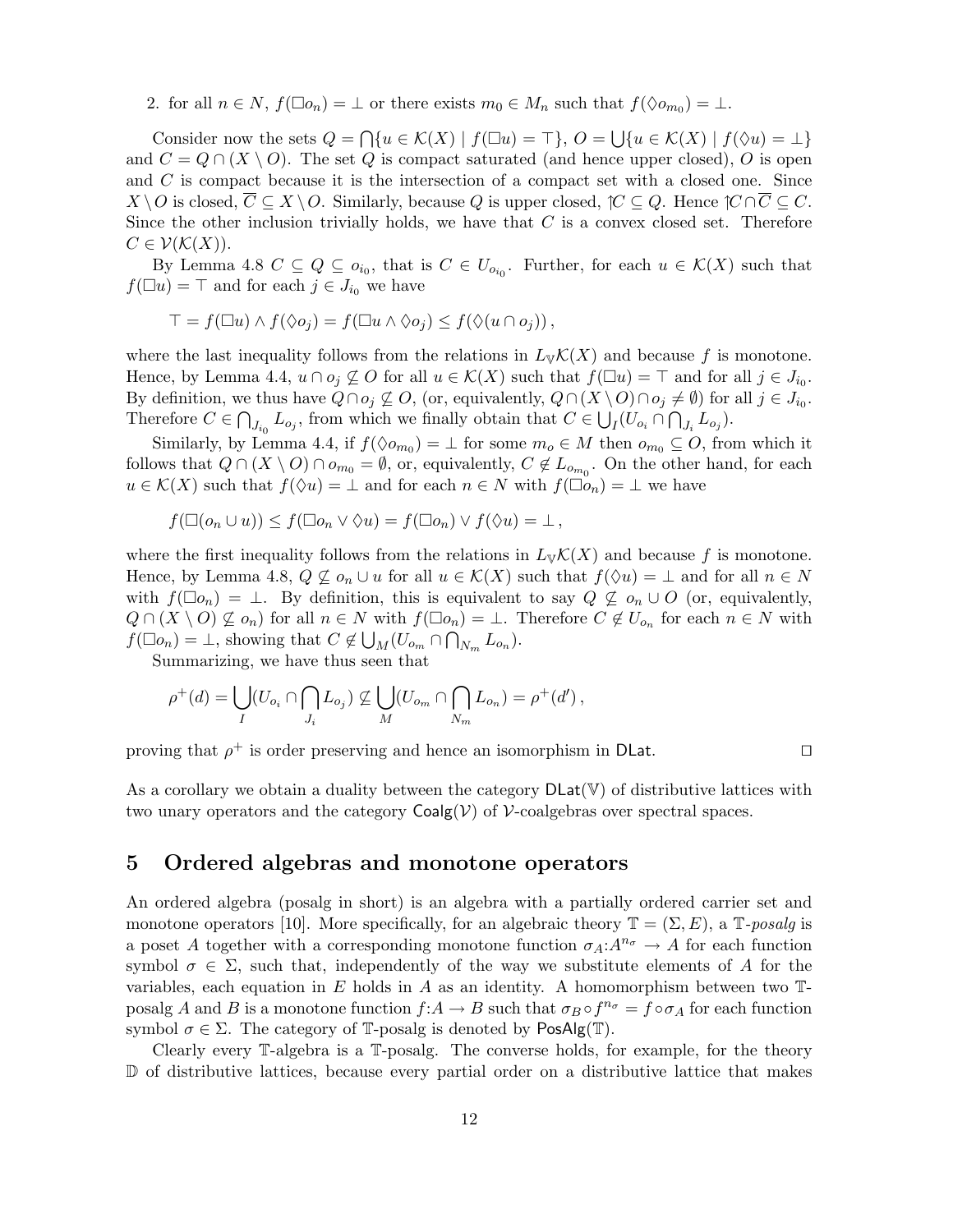its operations monotone coincides with the partial order of the distributive lattice itself. It follows that DLat ∼= PosAlg(D). Let PoSet be the category of posets with monotone functions as morphisms. The forgetful functor  $U:DLat \to Poset$  has a left adjoint denoted by  $F$ , mapping a poset P to the distributive lattice  $FP$  presented by taking as generators the underlying set of P and as relations the pairs  $p \wedge p' = p$  for all  $p \leq p'$  in P. Further, products and coproducts in PoSet are computed as in Set.

**Definition 5.1** Let U be the forgetful functor from DLat to PoSet with left adjoint F. A theory O of monotone operators over distributive lattices consists of

- 1. a signature  $\Omega$  of operations  $\omega \in \Omega$  with arities  $n_{\omega}$  which gives rise to a functor  $G_{\Omega}$ : PoSet  $\rightarrow$ PoSet,  $X \mapsto \coprod_{\omega \in \Omega} X^{n_{\omega}},$
- 2. a set I of identities containing pairs of elements of the underlying set of  $UFG_{\Omega}UFV$ , for some poset V of variables.

For each algebraic theory  $\mathbb{O} = (\Omega_{\mathbb{O}}, I_{\mathbb{O}})$  of monotone operators over distributive lattices we define the category  $DLat(\mathbb{O})$  of *distributive lattices with monotone operators* as the category of PosAlg(T). Here  $\mathbb{T} = (\Sigma_{\mathbb{D}} + \Omega_{\mathbb{O}}, E_{\mathbb{D}} + I_{\mathbb{O}})$ , where the equations in  $E_{\mathbb{D}}$  and  $I_{\mathbb{O}}$  are understood as equations over  $\Sigma_{\mathbb{D}} + \Omega_{\mathbb{O}}$ .

**Definition 5.2** Given a theory of monotone operators  $\mathbb{O} = (\Omega, I)$  and a functor L:DLat  $\rightarrow$ DLat, we say that a natural transformation  $f:FG_{\Omega}U \to L$  satisfies the identities I if for all distributive lattices D and all morphism  $v: FV \to D$  (mapping variables to closed terms) it holds

$$
(t,s) \in I \Rightarrow (f_D \circ FG_{\Omega} U v)(t) = (f_D \circ FG_{\Omega} U v)(s).
$$

In a similar way as we have already seen in the previous section, a theory of monotone operators  $\mathbb{O} = (\Omega, I)$  defines a canonical functor  $L_{\mathbb{O}}:\mathsf{DLat} \to \mathsf{DLat}$  that comes equipped with a natural transformation *i* satisfying the identities *I*. We define the functor  $L_{\mathbb{Q}}$  on a distributive lattice  $D$  as

$$
FI \frac{\pi_1^{\sharp}}{-\pi_2^{\sharp}}FG_{\Omega}UFV \xrightarrow{FG_{\Omega}Uv} FG_{\Omega} UD \xrightarrow{i_D} L_{\mathbb{Q}}D
$$

where the  $\pi_1^{\sharp}$  $_{1}^{\sharp}, \pi_{2}^{\sharp}$  $Z_2^{\mu}$  come from the projections  $\pi_1, \pi_2: I \to UFG_{\Omega}UFV$ , and  $\iota_D$  is the joint coequalizer with respect to to all pairs  $(FG_{\Omega} U v \circ \pi_1^{\sharp}$  $_{1}^{\sharp},FG_{\Omega}Uv\circ\pi_{2}^{\sharp}%$  $2^{\sharp}$ ), for  $v: FV \rightarrow D$ . The universal property of  $L_0D$  gives the action of  $L_0$  on morphisms and the naturality of *i*. With a proof similar to that of Theorem 4.3, we have that the category of distributive lattices with monotone operators  $DLat(\mathbb{O})$  is isomorphic to the category  $Alg(L_{\mathbb{O}})$ . Therefore we can give a coalgebraic representation of a category of distributive lattices with monotone operators  $DLat(\mathbb{O})$  by finding a dual functor  $T:Spec \to Spec$ .

#### 5.1 Monotone operators

Let us consider the theory of monotone operators  $\mathbb{P} = (\Omega, I)$ , where  $\Omega$  contains a single unary monotone operation  $\bigcirc$  and there are no identities, that is,  $I = \emptyset$ . Then  $G_{\Omega}P = P$  and, for each distributive lattice  $D, L_{\mathbb{P}}D$  can be presented by

DLat $\langle \bigcirc a : a \in D \mid \bigcirc \text{ preserves order} \rangle$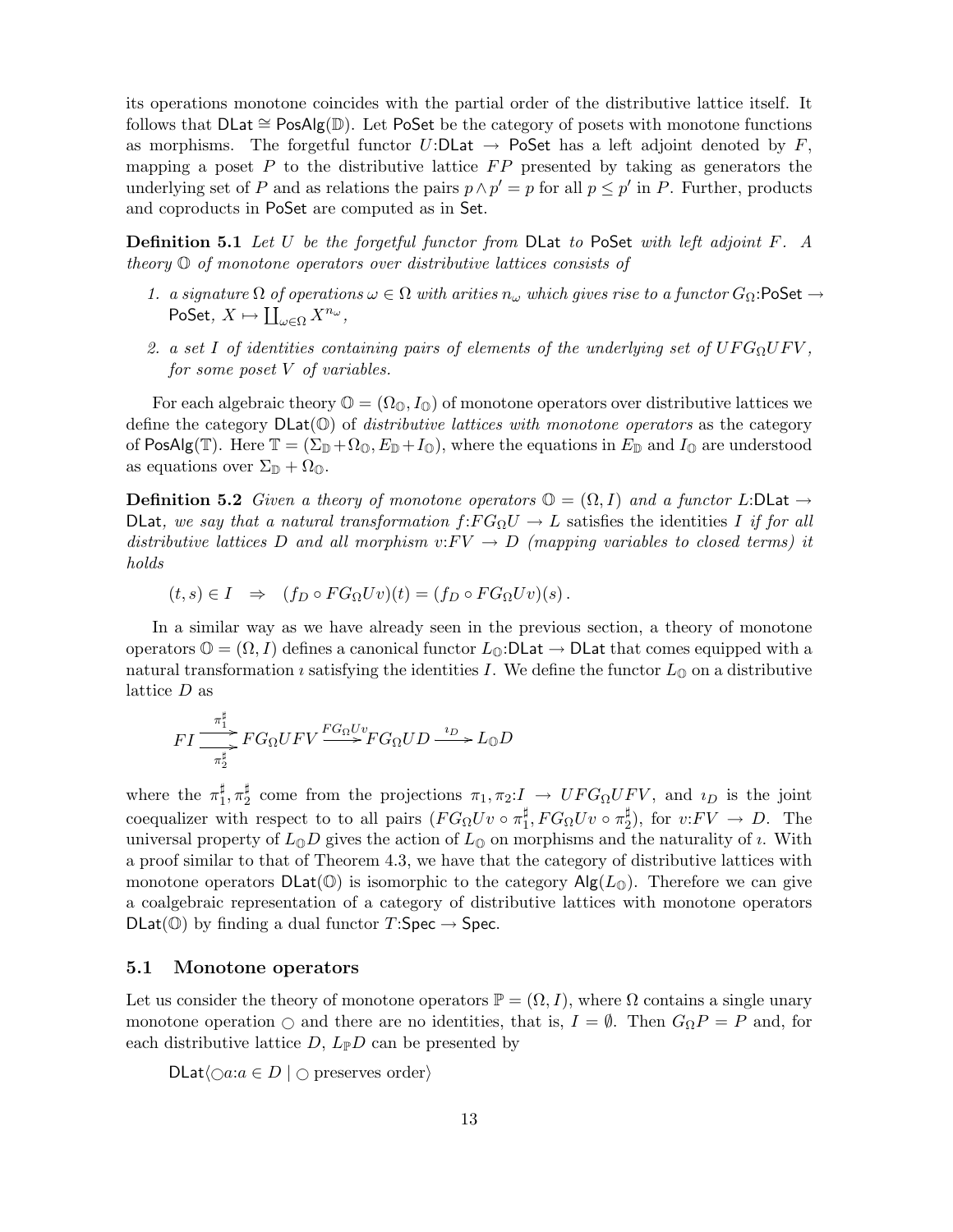The representation of the distributive lattice  $L_{\mathbb{P}}D$  is obtained by consecutively applying the lower and upper hyperspace construction.

**Theorem 5.3** For every spectral space X,  $\mathcal{L}U(X) \cong SL_{\mathbb{P}}\mathcal{K}(X)$ .

**Proof:** For  $S \in \mathcal{L}U(X)$  define  $\gamma(S):\mathcal{K}(X) \to 2$  by

 $\gamma(S)(o) = \top$  iff  $o \in S$ .

Note that if  $o_1 \subseteq o_2$  and  $o_1 \in S$  for some lower closed subset of  $\mathcal{U}(X)$ , then also  $o_2 \in S$ . Hence  $\gamma(S)$  is monotone, i.e. it satisfies the relations of  $L_{\mathbb{P}}K(X)$ . We can therefore extend  $\gamma(S)$  to a distributive lattice morphism  $\gamma^+(S) \in L_{\mathbb{P}}\mathcal{K}(X) \to 2$ , that is  $\gamma^+:\mathcal{L}\mathcal{U}(X) \to \mathcal{S}L_{\mathbb{P}}\mathcal{K}(X)$ . To prove that  $\gamma^+$  is continuous we see that, for each  $o \in \mathcal{K}(X)$ ,

$$
\gamma^{+-1}(\Delta(o)) = \{ S \in \mathcal{L}U(X) \mid \gamma(S) \in \Delta(o) \}
$$
  
= 
$$
\{ S \in \mathcal{L}U(X) \mid \gamma(S)(o) = \top \}
$$
  
= 
$$
\{ S \in \mathcal{L}U(X) \mid o \in S \}.
$$

But  $o \in S \in \mathcal{L}\mathcal{U}(X)$  if and only if  $S \cap U_o \neq \emptyset$ . Indeed,  $o \in U_o$  by definition, hence if  $o \in S$ then  $S \cap U_o \neq \emptyset$ . Conversely, if  $q \in U_o$  then  $q \subseteq o$ . Thus, by lower closure of S, if  $q \in S$ , then also  $o \in S$ . It follows that  $\gamma^{+-1}(\Delta(o)) = L_{U_o}$ .

Next define, for  $f \in SL_{\mathbb{P}}\mathcal{K}(X)$ ,

$$
\eta(f) = \{ q \in \mathcal{U}(X) \mid \bigwedge_{q \subseteq o} f(o) = \top \}.
$$

For  $q_1, q_2 \in \mathcal{U}(X)$ , if  $q_1 \supseteq q_2$  and  $\bigwedge_{q_2 \subseteq o} f(o) = \top$ , then also  $\bigwedge_{q_1 \subseteq o} f(o)$ . Hence  $\eta(f)$  is lower closed, that is,  $\eta:\mathcal{SL}_{\mathbb{P}}\mathcal{K}(X)\to \mathcal{LU}(X)$ . To show that  $\eta$  is a continuous function, we have, for each  $o \in \mathcal{K}(X)$ ,

$$
\eta^{-1}(L_{U_o}) = \{ f \in SL_{\mathbb{P}}K(X) \mid \eta(f) \cap U_o \neq \emptyset \} = \{ f \in SL_{\mathbb{P}}K(X) \mid o \in \eta(f) \} = \{ f : L_{\mathbb{P}}K(X) \to 2 \mid f(o) = \top \} = \Delta(o),
$$

where the second equality holds because  $o \in S \in \mathcal{LU}(X)$  if and only if  $S \cap U_o \neq \emptyset$ , as we have already seen above.

The function  $\eta$  is inverse of  $\gamma$ . Indeed, for  $f \in SL_{\mathbb{P}}\mathcal{K}(X)$  and  $o \in \mathcal{K}(X)$  we have

$$
\gamma(\eta(f))(o) = \top \iff o \in \eta(f)
$$
  

$$
\iff \bigwedge_{o \subseteq o'} f(o') = \top
$$
  

$$
\iff f(o) = \top \quad [f \text{ is monotone}]
$$

and also, for  $S \in \mathcal{L}\mathcal{U}(X)$  and  $q \in \mathcal{U}(X)$ ,

$$
q \in \eta(\gamma(S)) \iff \bigwedge_{q \subseteq o} \gamma(S)(o) = \top
$$
  

$$
\iff \forall q \subseteq o.o \in S
$$
  

$$
\iff q \in S
$$

where the last implication from right to left holds because  $S$  is lower closed, whereas the implication from left to right holds because  $\mathcal{U}(X)$  is a Scott domain, thus S is Scott closed. Since the set  $\{o \mid q \subseteq o\}$  is directed in  $\mathcal{U}(X)$ , it follows that its least upper bound q must be in S.  $□$ 

Since the continuous image of compact opens is compact, as a corollary we obtain an isomorphism in DLat between  $\mathcal{KLU}(X)$  and  $L_{\mathbb{P}}\mathcal{K}(X)$ . Thus it follows that the category of distributive lattices with a unary monotone operator is isomorphic to the category of  $\mathcal{L}U$ -coalgebras.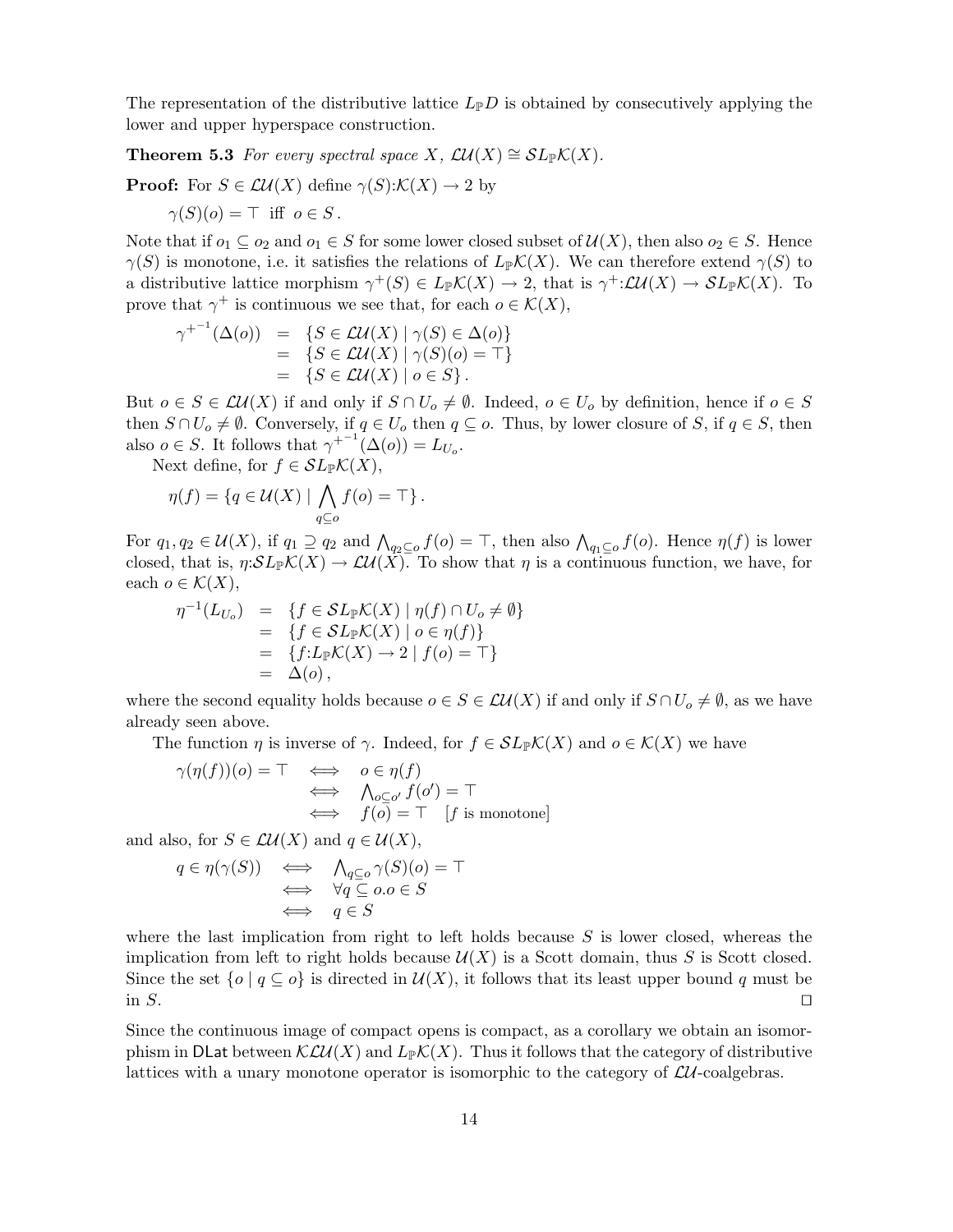# 6 Conclusion and future directions

In this paper we presented a framework for a coalgebraic representation of distributive lattices with operators. We have applied our method to several theories of operators, including additive, multiplicative and monotone operators.

An immediate investigation is to apply our framework to similar operators but contravariant in their arguments, as studied, for example, in [36]. One intriguing way to define suitable coalgebraic representations could be to re-consider the definitions of the sub-basic opens of the lower, upper and Vietoris hyperspaces by indexing them with closed sets rather than with opens.

Although we have considered here only operators on distributive lattices, our framework could be applied to any category of algebras over Set (with minor changes for infinitary algebras to take into account equations involving infinitary operations) for which a dual category is known [5]. For example, to consider additional properties such as completeness of the lattice operations and of the operators, we can take the category of algebraic completely distributive lattices (the canonical extensions of distributive lattices [7, 8, 9]) as starting point of our investigations. Its dual is well-known: the category of PoSet.

Let us point out that our approach allows us to treat theories with arbitrary nesting of operators in their identities, although, according to Definitions 4.1 and 5.1, terms appearing in equations may not contain nested occurrences of operations from the theory O of operators. Intuitively, this restriction arises from our interest in a representation via coalgebras for a functor T dual to  $L_0$ . In contrast to coalgebras for a comonad, a T-coalgebra encodes the operational view of what a system can perform in one single step [34]. From this point of view, our format of the equation is not a restriction, but formalizes that we do not need nested modalities to describe a single step (nested modalities describe sequences of steps), see [5]. In other words, identities with nested operators are not identities on distributive lattices, but rather on the algebras for the induced functor from the simple identities. Additional identities with nested operators can be dealt with without problems. They specify particular equationally/modally definable full subcategories of algebras/coalgebras for dual functors.

For example, it is routine to see that the addition of the nested identity  $\Box v_0 \vee v_0 = v_0$ (i.e.  $\Box v_0 \leq v_0$ ) on the theory M of a unary multiplicative operator characterizes those  $L_M$ algebras that are represented by reflexive  $U$ -coalgebras on spectral spaces, that is, coalgebras  $\alpha:X\to\mathcal{U}(X)$  such that  $x\in\alpha(x)$  for all  $x\in X$ . More interestingly, the theory of distributive lattices with a monadic universal quantifier, obtained by adding the nested equations

$$
\Box v_0 \vee v_0 = \Box v_0 \text{ and } \Box (v_0 \vee \Box v_1) = \Box v_0 \vee \Box v_1
$$

to the theory of M of a unary multiplicative operator, characterizes those  $L_M$  algebras that are represented by U-coalgebras  $\alpha:X \to \mathcal{U}(X)$  with  $\alpha$  an equivalence relation on X such that  $\alpha(o) \in \mathcal{K}(X)$  for each  $o \in \mathcal{K}(X)$  (i.e.  $\alpha$  is an open equivalence relation on X) and the quotient of X with respect to  $\alpha$  is a  $\mathcal{T}_0$  space [2].

### References

[1] S. Abramsky. Domain theory in logical form. Annals of Pure and Applied Logic, 51:1– 77, 1991.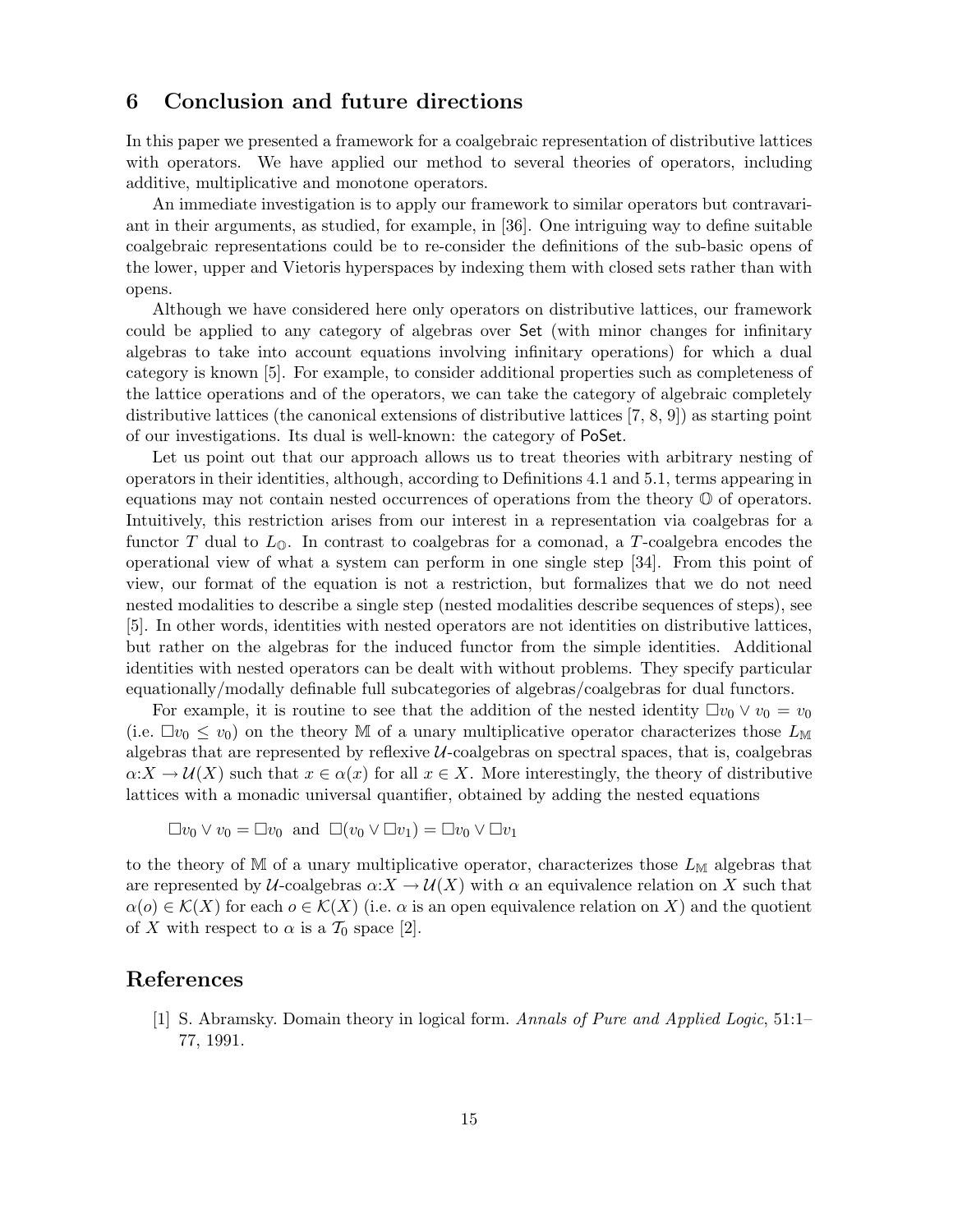- [2] N. Bezhanishvili. Distributive lattices with quantifiers: topological representation. In Proc. of the ESSLLI student session 1999, Chapter 8, 1999.
- [3] M.M. Bonsangue Topological Dualities in Semantics. Volume 8 of Electronic Notes in Computer Science, Elsevier, 1997.
- [4] M.M. Bonsangue and A. Kurz. Duality for Logics of Transition Systems. In Proc. of FOSSACS 2005, volume 3441 of Lecture Notes in Computer science, pages 455-469, Springer, 2005.
- [5] M.M. Bonsangue and A. Kurz. Presenting Functors by Operations and Equations. Submitted for publication.
- [6] B.A. Davey and H.A. Priestley. Introduction to Lattices and Order. Cambridge University Press, 1990.
- [7] M. Gehrke and B. Jónsson. Bounded distributive lattices with operators. *Mathematica* Japonica, 40:207–215, 1994.
- [8] M. Gehrke and B. Jónsson. Monotone bounded distributive lattice expansions *Math*ematica Japonica, 52(2):197–213, 2000.
- [9] M. Gehrke and B. Jónsson. Canonical extensions of bounded distributive lattice expansions. Mathematica Scandinavica, 94(1):13-45, 2004.
- [10] J.A. Goguen, J.W. Thatcher, E.G. Wagner, and J.B. Wright. Initial algebra semantics and continuous algebras. Journal of the ACM, 24:68–95, 1977.
- [11] R. Goldblatt. Varieties of complex algebras. Annals of Pure and Applied Logic, 44:173– 242, 1989.
- [12] P. Halmos. Algebraic logic I: monadic boolean algebras. Compositio Mathematicae 12:217–249, 1955.
- [13] K.H. Hofmann and M.W. Mislove. Local compactness and continuous lattices. In *Con*tinuous Lattices - Proceedings Bremen 1979, volume 871 of Lecture Notes in Mathematics, pages 209–248. Springer-Verlag, 1981.
- [14] H.H. Hansen and C. Kupke A Coalgebraic Perspective on Monotone Modal Logic. In Proc. the 7th Workshop on Coalgebraic Methods in Computer Science (CMCS 2004), volume 106 of Electronic Notes in Theoretical Computer Science, pages 121-143, Elsevier, 2004.
- [15] B. Jacobs. Many-sorted coalgebraic modal logic: a model-theoretic study. Theoretical Informatics and Applications, 35(1):31–59, 2001.
- [16] P.T. Johnstone. Stone Spaces. Cambridge University Press, 1982.
- [17] P.T. Johnstone. The Vietoris monad on the category of locales. In Continuous lattices and related topics, volume 27, pages 162–179. Mathematik-Arbeitspapiere, University of Bremen, 1982.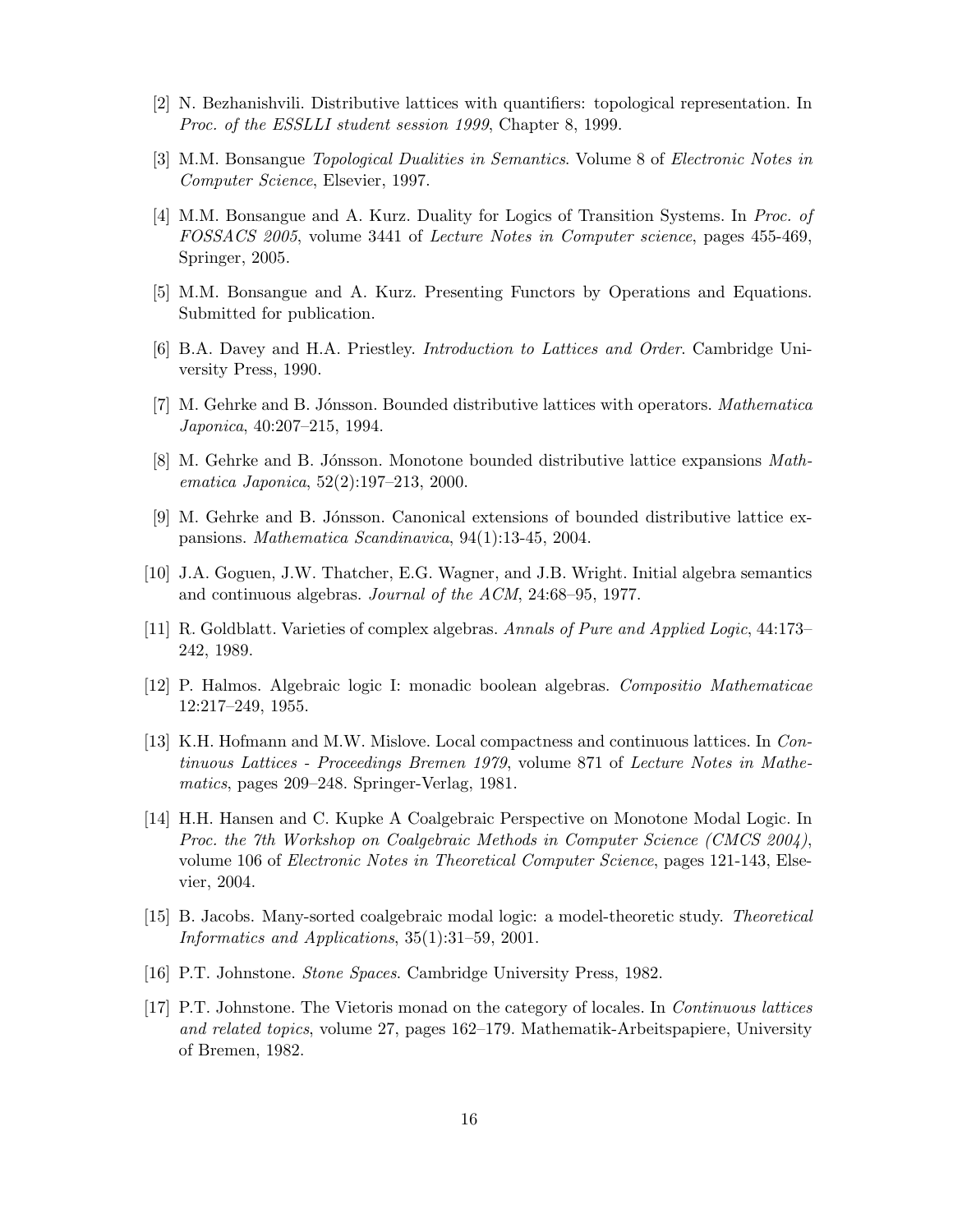- [18] B. Jónsson and A. Tarski. Boolean algebras with operators, part I. American Journal of Mathematics, 73:891–939, 1951.
- [19] B. J´onsson and A. Tarski. Boolean algebras with operators, part II. American Journal of Mathematics, 74:127–167, 1952.
- [20] P.T. Johnstone and S.J. Vickers. Preframe presentations present. In Proc. Category Theory 1990, volume 1488 of Lecture Notes in Computer Science, pages 193–212. Springer-Verlag, 1991.
- [21] C. Kupke, A. Kurz, and D. Pattinson. Algebraic semantics for coalgebraic logics. In Proc. of Coalgebraic Methods in Computer Science (CMCS'04), volume 106 of Electronic Notes in Theoretical Computer Science, Elsevier, 2004.
- [22] C. Kupke, A. Kurz, and Y. Venema. Stone coalgebras. Theoretical Computer Science 327:109–134, 2004.
- [23] E.G. Manes. Algebraic Theories, volume 26 of Graduate Texts in Mathematics. Springer-Verlag, 1976.
- [24] E. Michael. Topologies on spaces of subsets. Transactions of the American Mathematical Society, 71:152–182, 1951.
- [25] L. Moss and L. Viglizzo. Harsanyi type space and final coalgebras constructed from satisfied theories. In Proc. of Coalgebraic Methods in Computer Science  $(CMCS'04)$ , volume. 106 of Electronic Notes in Theoretical Computer Science, Elsevier, 2004.
- [26] S.B. Nadler. Hyperspaces of Sets. Pure and Applied Mathematics. Marcel Dekker, 1978.
- [27] A. Palmigiano. Coalgebraic Semantics for Positive Modal Logic. Theoretical Computer Science 327:175–195, 2004.
- [28] D. Pattinson. Coalgebraic modal logic: Soundness, completeness and decidability of local consequence. Theoretical Computer Science 309, 2003.
- [29] G.D. Plotkin. Post-graduate Lecture Notes in Advanced Domain Theory (incorporating the 'Pisa notes'). Department of Computer Science, University of Edinburgh, 1981.
- [30] H.A. Priestley. Representation of distributive lattices by means of ordered Stone spaces. Bulletin of London Mathematical Society, 2:186–190, 1970.
- [31] C. Brink and I.M. Rewitzky. A Paradigm for Program Semantics. CSLI Publications, Stanford, 2001
- [32] E. Robinson. Logical aspects of denotational semantics. In Summer conference on Category Theory and Computer Science, volume 83 of Lecture Notes in Computer Science, pages 238–253. Springer-Verlag, 1988.
- [33] M. Rößiger. From modal logic to terminal coalgebras. Theoretical Computer Science 260:209–228, 2001.